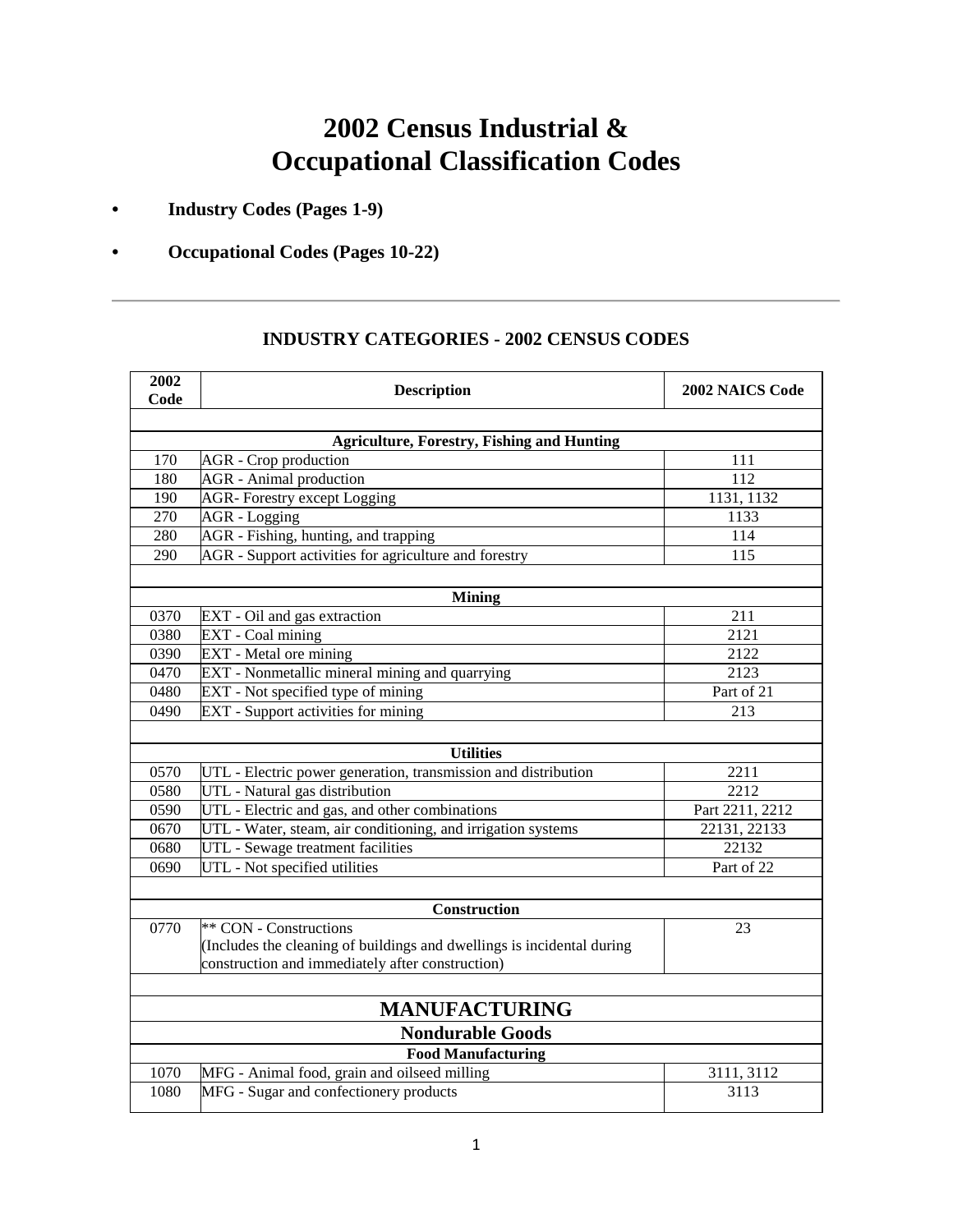| 1090                                             | MFG - Fruit and vegetable preserving and specialty foods | 3114                |  |  |
|--------------------------------------------------|----------------------------------------------------------|---------------------|--|--|
| 1170                                             | MFG - Dairy products                                     | 3115                |  |  |
| 1180                                             | MFG - Animal slaughtering and processing                 | 3116                |  |  |
| 1190                                             | MFG - Retail bakeries                                    | 311811              |  |  |
| 1270                                             | MFG - Bakeries, except retail                            | 3118 exc. 311811    |  |  |
| 1280                                             | MFG - Seafood and other miscellaneous food, n.e.c.       | 3117, 3119          |  |  |
| 1290                                             | MFG - Not specified food industries                      | Part of 311         |  |  |
|                                                  |                                                          |                     |  |  |
|                                                  | <b>Beverage and Tobacco Products Manufacturing</b>       |                     |  |  |
| 1370                                             | MFG - Beverage                                           | 3121                |  |  |
| 1390                                             | MFG - Tobacco                                            | 3122                |  |  |
|                                                  |                                                          |                     |  |  |
|                                                  | <b>Textile Mills and Textile Product Mills</b>           |                     |  |  |
| 1470                                             | MFG - Fiber, yarn, and thread mills                      | 3131                |  |  |
| 1480                                             | MFG - Fabric mills, except knitting                      | 3132 exc. 31324     |  |  |
| 1490                                             | MFG - Textile and fabric finishing and coating mills     | 3133                |  |  |
| 1570                                             | MFG - Carpets and rugs                                   | 31411               |  |  |
| 1590                                             | MFG - Textile product mills except carpets and rugs      | 314 exc. 31411      |  |  |
|                                                  |                                                          |                     |  |  |
|                                                  | <b>Apparel Manufacturing</b>                             |                     |  |  |
| 1670                                             | MFG - Knitting mills                                     | 31324, 3151         |  |  |
| 1680                                             | MFG - Cut and sew apparel                                | 3152                |  |  |
| 1690                                             | MFG - Apparel accessories and other apparel              | 3159                |  |  |
|                                                  |                                                          |                     |  |  |
| <b>Leather and Allied Product Manufacturing</b>  |                                                          |                     |  |  |
| 1770                                             | MFG - Footwear                                           | 3162                |  |  |
| 1790                                             | MFG - Leather tanning and products, except footwear      | 3161, 3169          |  |  |
|                                                  |                                                          |                     |  |  |
|                                                  | <b>Paper Manufacturing</b>                               |                     |  |  |
| 1870                                             | MFG - Pulp, paper, and paperboard mills                  | 3221                |  |  |
| 1880                                             | MFG - Paperboard containers and boxes                    | 32221               |  |  |
| 1890                                             | MFG - Miscellaneous paper and pulp products              | 32222, 32223, 32229 |  |  |
|                                                  |                                                          |                     |  |  |
|                                                  | <b>Printing and Related Support Activities</b>           |                     |  |  |
| 1990                                             | MFG - Printing and related support activities            | 3231                |  |  |
|                                                  |                                                          |                     |  |  |
|                                                  | <b>Petroleum and Coal Products Manufacturing</b>         |                     |  |  |
| 2070                                             | MFG - Petroleum refining                                 | 32411               |  |  |
| 2090                                             | MFG - Miscellaneous petroleum and coal products          | 32419               |  |  |
|                                                  |                                                          |                     |  |  |
|                                                  | <b>Chemical Manufacturing</b>                            |                     |  |  |
| 2170                                             | MFG - Resin, synthetic rubber and fibers, and filaments  | 3252                |  |  |
| 2180                                             | MFG - Agricultural chemicals                             | 3253                |  |  |
| 2190                                             | MFG - Pharmaceuticals and medicines                      | 3254                |  |  |
| 2270                                             | MFG - Paint, coating, and adhesives                      | 3255                |  |  |
| 2280                                             | MFG - Soap, cleaning compound, and cosmetics             | 3256                |  |  |
| 2290                                             | MFG - Industrial and miscellaneous chemicals             | 3251, 3259          |  |  |
|                                                  |                                                          |                     |  |  |
| <b>Plastics and Rubber Product Manufacturing</b> |                                                          |                     |  |  |
|                                                  |                                                          |                     |  |  |
| 2370<br>2380                                     | MFG - Plastics products<br>MFG - Tires                   | 3261<br>32621       |  |  |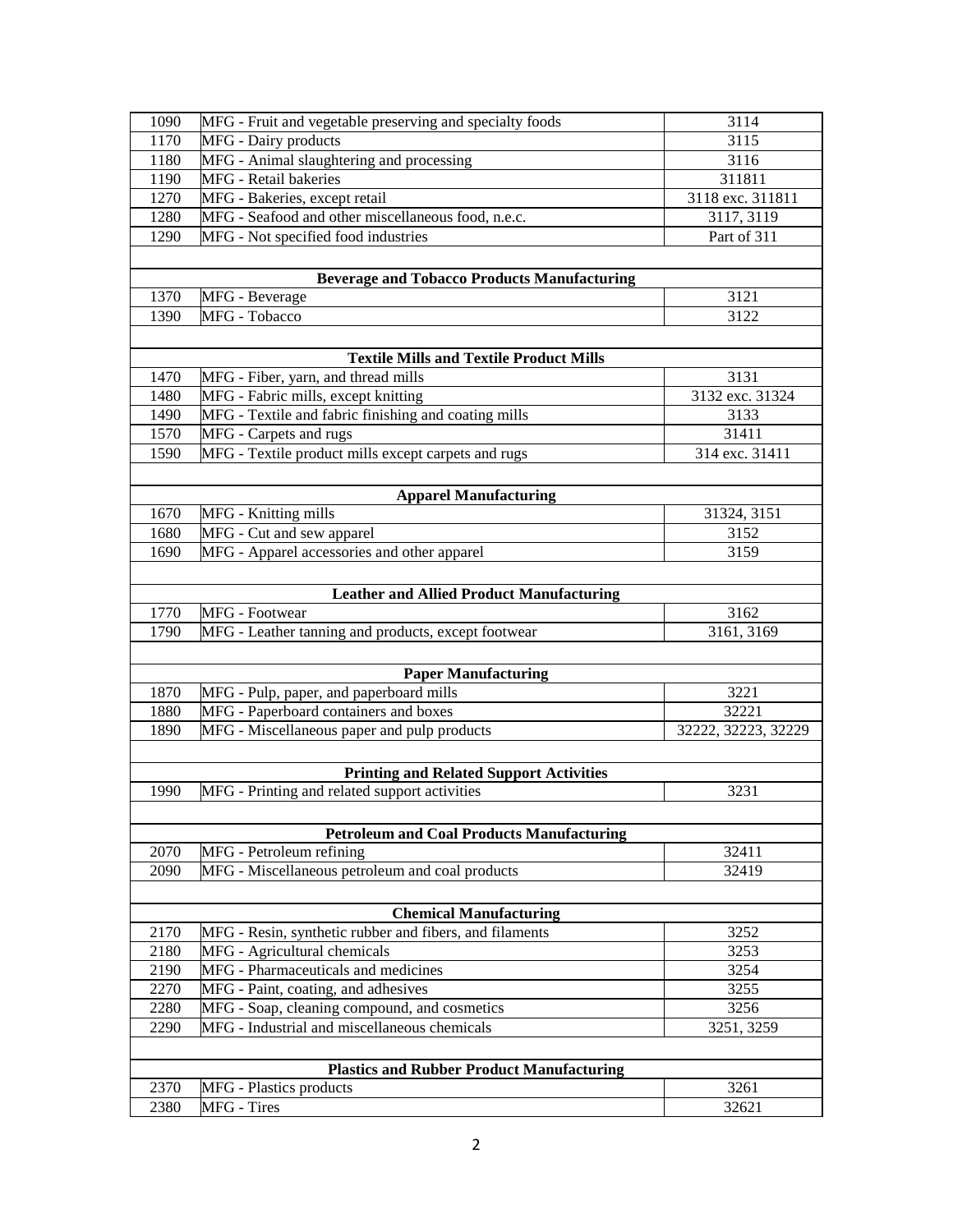| 2390                 | MFG - Rubber products, except tires                                   | 32622, 32629           |  |
|----------------------|-----------------------------------------------------------------------|------------------------|--|
|                      |                                                                       |                        |  |
| <b>Durable Goods</b> |                                                                       |                        |  |
|                      | <b>Nonmetallic Mineral Product Manufacturing</b>                      |                        |  |
| 2470                 | MFG - Pottery, ceramics, and related products                         | 31711                  |  |
| 2480                 | MFG - Structural clay products                                        | 32712                  |  |
| 2490                 | MFG - Glass and glass products                                        | 3272                   |  |
| 2570                 | MFG - Cement, concrete, lime, and gypsum products                     | 3273, 3274             |  |
| 2590                 | MFG - Miscellaneous nonmetallic mineral products                      | 3279                   |  |
|                      |                                                                       |                        |  |
|                      | <b>Metal Industries</b>                                               |                        |  |
| 2670                 | MFG - Iron and steel mills and steel products                         | 3311, 3312             |  |
| 2680                 | MFG - Aluminum production and processing                              | 3313                   |  |
| 2690                 | MFG - Nonferrous metal, except aluminum, production and processing    | 3314                   |  |
| 2770                 | <b>MFG</b> - Foundries                                                | 3315                   |  |
| 2780                 | MFG - Metal forgings and stampings                                    | 3321                   |  |
| 2790                 | MFG - Cutlery and hand tools                                          | 3322                   |  |
| 2870                 | MFG - Structural metals, and tank and shipping containers             | 3323, 3324             |  |
| 2880                 | MFG - Machine shops; turned products; screws, nuts and bolts          | 3327                   |  |
| 2890                 | MFG - Coating, engraving, heat treating and allied activities         | 3328                   |  |
| 2970                 | MFG - Ordnance                                                        | 332992, 332993,        |  |
|                      |                                                                       | 332994, 332995         |  |
| 2980                 | MFG - Miscellaneous fabricated metal products                         | 3325, 3326, 3329       |  |
|                      |                                                                       | exc. 332992            |  |
| 2990                 | MFG - Not specified metal industries                                  | Parts of 331 and 332   |  |
|                      |                                                                       |                        |  |
|                      | <b>Machinery Manufacturing</b>                                        |                        |  |
| 3070                 | MFG - Agricultural implements                                         | 33311                  |  |
| 3080                 | MFG - Construction mining and oil field machinery                     | 33312, 33313           |  |
| 3090                 | MFG - Commercial and service industry machinery                       | 3333                   |  |
| 3170                 | MFG - Metalworking machinery                                          | 3335                   |  |
| 3180                 | MFG - Engines, turbines, and power transmission equipment             | 3336                   |  |
| 3190                 | MFG - Machinery, n.e.c.                                               | 3332, 3334, 3339       |  |
| 3290                 | MFG - Not specified machinery                                         | Part of 333            |  |
|                      |                                                                       |                        |  |
|                      | <b>Computer and Electronic Product Manufacturing</b>                  |                        |  |
| 3360                 | MFG - Computer and peripheral equipment                               | 3341                   |  |
| 3370                 | MFG - Communications, audio, and video equipment                      | 3342,3343              |  |
| 3380                 | MFG - Navigational, measuring, electomedical, and control instruments | 3345                   |  |
| 3390                 | MFG - Electronic components and products, n.e.c.                      | 3344, 3346             |  |
|                      |                                                                       |                        |  |
|                      | <b>Electrical Equipment, Appliances, and Component Manufacturing</b>  |                        |  |
| 3470                 | MFG - Household appliances                                            | 3352                   |  |
| 3490                 | MFG - Electrical machinery, equipment, and supplies, n.ec.            | 3351, 3353, 3359       |  |
|                      |                                                                       |                        |  |
|                      | <b>Transportation Equipment Manufacturing</b>                         |                        |  |
| 3570                 | MFG - Motor vehicles and motor vehicle equipment                      | 3361, 3362, 3363       |  |
| 3580                 | MFG - Aircraft and parts                                              | 336411, 336412, 336413 |  |
| 3590                 | MFG - Aerospace products and parts                                    | 336419                 |  |
| 3670                 | MFG - Railroad rolling stock                                          | 3365                   |  |
| 3680                 | MFG - Ship and boat building                                          | 3366                   |  |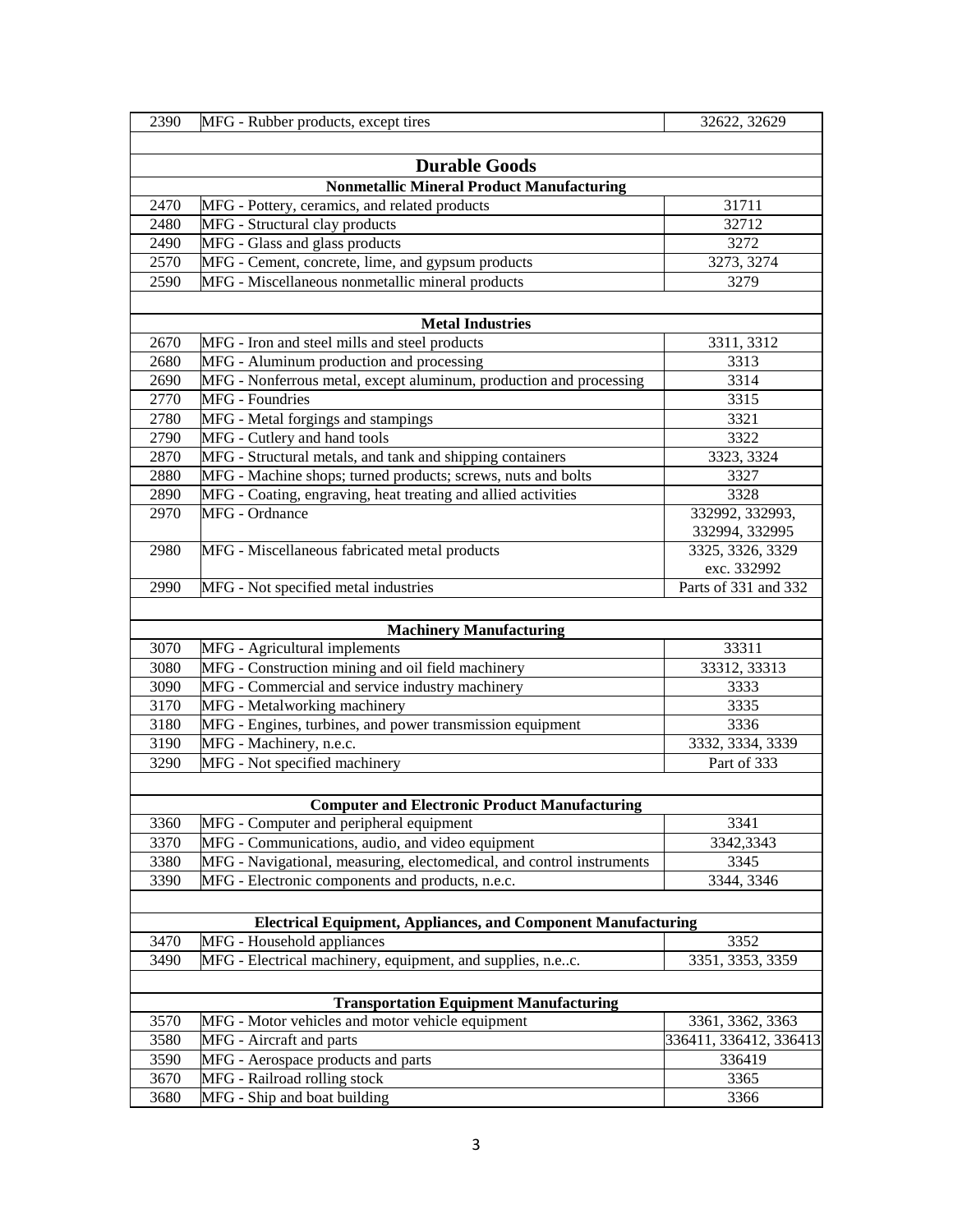| 3690  | MFG - Other transportation equipment                            | 3369                |
|-------|-----------------------------------------------------------------|---------------------|
|       |                                                                 |                     |
|       | <b>Wood Products, including Furniture, Manufacturing</b>        |                     |
| 3770  | MFG - Sawmills and wood preservation                            | 3211                |
| 3780  | MFG - Veneer, plywood, and engineered wood products             | 3212                |
| 3790  | MFG - Prefabricated wood buildings and mobile homes             | 321991, 321992      |
| 3870  | MFG - Miscellaneous wood products                               | 3219                |
|       |                                                                 | exc. 321991, 321992 |
| 3890  | MFG - Furniture and fixtures                                    | 337                 |
|       |                                                                 |                     |
|       | <b>Miscellaneous Manufacturing</b>                              |                     |
| 3960  | MFG - Medical equipment and supplies                            | 3391                |
| 3970  | MFG - Toys, amusement, and sporting goods                       | 33992, 33993        |
| 3980  | MFG - Miscellaneous manufacturing, n.e.c.                       | 3399                |
|       |                                                                 | exc. 33992, 33993   |
| 3990  | MFG - Not specified industries                                  | Part of 31, 32, 33  |
|       |                                                                 |                     |
|       | <b>Wholesale Trade</b>                                          |                     |
|       | <b>Durable Goods, Wholesalers</b>                               |                     |
| 4070  | ** WHL - Motor vehicles, parts and supplies                     | $*4231$             |
| 4080  | ** WHL - Furniture and home furnishing                          | *4232               |
| 4090  | ** WHL - Lumber and other construction materials                | *4233               |
| 4170  | ** WHL - Professional and commercial equipment and supplies     | $*4234$             |
| 4180  | ** WHL - Metals and minerals, except petroleum                  | *4235               |
| 4190  | ** WHL - Electrical goods                                       | *4236               |
| 4260  | ** WHL - Hardware, plumbing and heating equipment, and supplies | *4237               |
| 4270  | ** WHL - Machinery, equipment, and supplies                     | *4238               |
| 4280  | ** WHL - Recyclable materials                                   | *42393              |
| 4290  | ** WHL - Miscellaneous durable goods                            | *4239 exc. 42393    |
|       |                                                                 |                     |
|       | <b>Nondurable Goods, Wholesalers</b>                            |                     |
| 4370  | ** WHL - Paper and paper products                               | $*4241$             |
| 4380  | ** WHL - Drugs, sundries, and chemical and allied products      | *4242, 4246         |
| 4390  | ** WHL - Apparel, fabrics, and notions                          | $*4243$             |
| 4470  | ** WHL - Groceries and related products                         | $*4244$             |
| 4480  | ** WHL - Farm product raw materials                             | $*4245$             |
| 4490  | ** WHL - Petroleum and petroleum products                       | $*4247$             |
| 4560  | ** WHL - Alcoholic beverages                                    | *4248               |
| 4570  | ** WHL - Farm supplies                                          | *42491              |
| 4580  | ** WHL - Miscellaneous nondurable goods                         | *4249 exc. 42491    |
| *4585 | *** WHL - Wholesale electronic markets, agents, and brokers     | $*4251$             |
| 4590  | WHL - Not specified trade                                       | Part of 42          |
|       |                                                                 |                     |
|       | <b>Retail Trade</b>                                             |                     |
| 4670  | RET - Automobile dealers                                        | 4411                |
| 4680  | RET - Other motor vehicle dealers                               | 4412                |
| 4690  | RET - Auto parts, accessories, and tire stores                  | 4413                |
| 4770  | RET - Furniture and home furnishings stores                     | 442                 |
| 4780  | RET - Household appliance stores                                | 443111              |
| 4790  | RET - Radio, TV, and computer stores                            | 443112, 44312       |
| 4870  | RET - Building material and supplies dealers                    | 4441 exc. 44413     |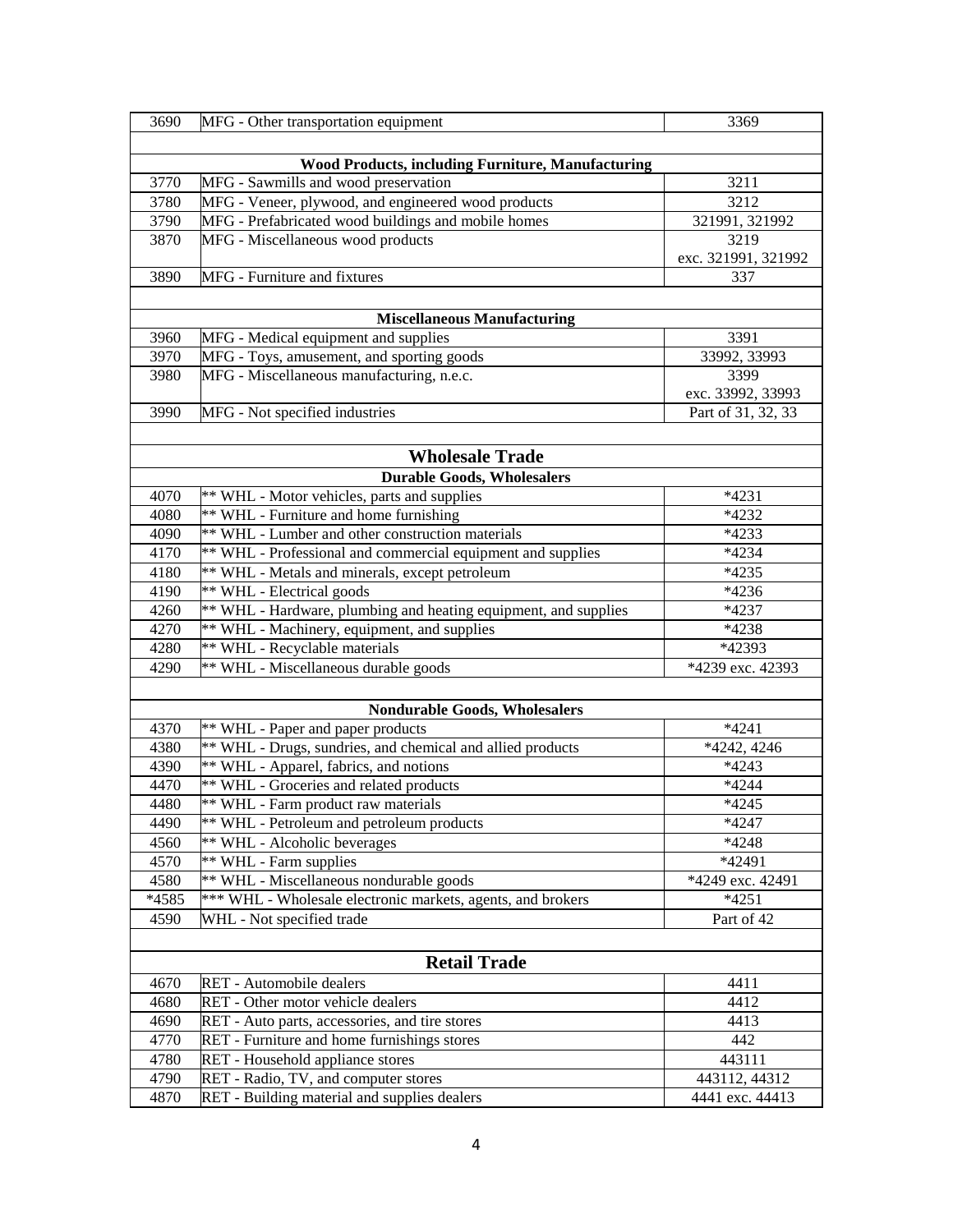| 4880  | RET - Hardware stores                                  | 44413                   |
|-------|--------------------------------------------------------|-------------------------|
| 4890  | RET - Lawn and garden equipment and supplies stores    | 4442                    |
| 4970  | RET - Grocery stores                                   | 4451                    |
| 4980  | <b>RET</b> - Specialty food stores                     | 4452                    |
| 4990  | RET - Beer, wine, and liquor stores                    | 4453                    |
| 5070  | RET - Pharmacies and drug stores                       | 44611                   |
| 5080  | RET - Health and personal care, except drug, stores    | 446 exc. 44611          |
| 5090  | <b>RET</b> - Gasoline stations                         | 447                     |
| 5170  | RET - Clothing and accessories, except shoe, stores    | 448                     |
|       |                                                        | exc. 44821 and 4483     |
| 5180  | <b>RET</b> - Shoe stores                               | 44821                   |
| 5190  | RET - Jewelry, luggage, and leather goods stores       | 4483                    |
| 5270  | RET - Sporting goods, camera, and hobby and toy stores | 44313, 45111, 45112     |
| 5280  | RET - Sewing, needlework and piece goods stores        | 45113                   |
| 5290  | <b>RET</b> - Music stores                              | 45114, 45122            |
| 5370  | RET - Book stores and news dealers                     | 45121                   |
| 5380  | **RET - Department stores and Discount stores          | 45211                   |
| 5390  | RET - Miscellaneous general merchandise stores         | 4529                    |
| 5470  | <b>RET</b> - Retail florists                           | 4531                    |
| 5480  | RET - Office supplies and stationary stores            | 45321                   |
| 5490  | RET - Used merchandise stores                          | 453                     |
| 5570  | RET - Gift, novelty, and souvenir shops                | 45322                   |
| 5580  | <b>RET</b> - Miscellaneous stores                      | 4539                    |
| 5590  | ***RET - Electronic shopping                           | *45411                  |
| *5591 | ***RET - Electronic auctions                           | *454112                 |
| *5592 | <b>**RET</b> - Mail order houses                       | 454113                  |
| 5670  | RET - Vending machine operators                        | 4542                    |
| 5680  | <b>RET</b> - Fuel dealers                              | 45431                   |
| 5690  | RET - Other direct selling establishments              | 45439                   |
| 5790  | RET - Not specified trade                              | Part of 44 and 45       |
|       |                                                        |                         |
|       | <b>Transportation and Warehousing</b>                  |                         |
| 6070  | TRN - Air transportation                               | 481                     |
| 6080  | TRN - Rail transportation                              | 482                     |
| 6090  | TRN - Water transportation                             | 483                     |
| 6170  | TRN - Truck transportation                             | 484                     |
| 6180  | TRN - Bus service and urban transit                    | 4851, 4852, 4854, 4855, |
|       |                                                        | 4859                    |
| 6190  | TRN - Taxi and limousine service                       | 4853                    |
| 6270  | TRN - Pipeline transportation                          | 486                     |
| 6280  | TRN - Scenic and sightseeing transportation            | 487                     |
| 6290  | TRN - Services incidental to transportation            | 488                     |
| 6370  | TRN - Postal Service                                   | 491                     |
| 6380  | TRN - Couriers and messengers                          | 492                     |
| 6390  | TRN - Warehousing and storage                          | 493                     |
|       |                                                        |                         |
|       | <b>Information and Communications</b>                  |                         |
|       | <b>Publishing Industries</b>                           |                         |
| 6470  | <b>INF</b> - Newspaper publishers                      | 51111                   |
| 6480  | INF - Publishing, except newspapers and software       | 5111 exc. 51111         |
| 6490  | <b>INF</b> - Software publishing                       | 5112                    |
| 6570  | INF - Motion pictures and video industries             | 5121                    |
|       |                                                        |                         |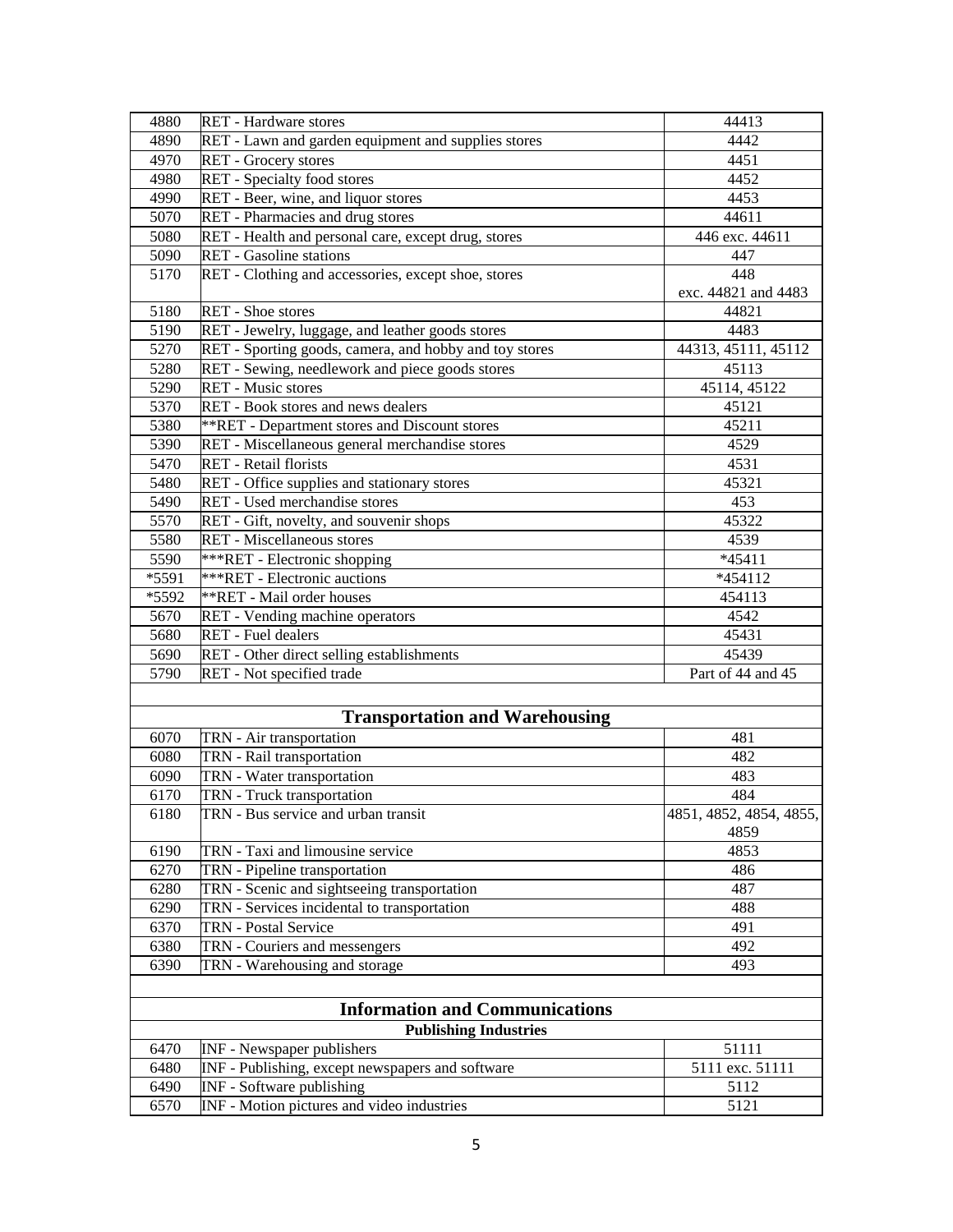| 6590                                                                       | INF - Sound recording industries                                                            | 5122                          |  |
|----------------------------------------------------------------------------|---------------------------------------------------------------------------------------------|-------------------------------|--|
|                                                                            |                                                                                             |                               |  |
|                                                                            |                                                                                             |                               |  |
|                                                                            | <b>Broadcasting and Telecommunications</b>                                                  |                               |  |
| 6670                                                                       | INF - Radio and television broadcasting and cable                                           | 5151, 5152, 5175              |  |
| $*6675$                                                                    | ***INF - Internet and publishing and broadcasting                                           | $*5161$                       |  |
| 6680                                                                       | INF - Wired telecommunications carriers                                                     | $*5171$                       |  |
| 6690                                                                       | INF - Other telecommunication services                                                      | *5171 exc. 5171, 5175         |  |
| *6692                                                                      | ***INF - Internet service providers                                                         | $*5161$                       |  |
| *6695                                                                      | **INF - Data processing, hosting, and related services                                      | $*5182$                       |  |
|                                                                            |                                                                                             |                               |  |
|                                                                            | <b>Information Services and Data Processing Services</b>                                    |                               |  |
| 6770                                                                       | INF - Libraries and archives                                                                | *51912                        |  |
| 6780                                                                       | <b>INF</b> - Other information services                                                     | $\overline{$}5191$ exc. 51912 |  |
|                                                                            |                                                                                             |                               |  |
|                                                                            | Finance, Insurance, Real Estate, and Rental and Leasing                                     |                               |  |
|                                                                            | <b>Finance and Insurance</b>                                                                |                               |  |
| 6870                                                                       | FIN - Banking and related activities                                                        | 521, 52211, 52219             |  |
| 6880                                                                       | FIN - Savings institutions, including credit unions                                         | 52212, 52213                  |  |
| 6890                                                                       | FIN - Non-depository credit and related activities                                          | 5222, 5223                    |  |
| 6970                                                                       | FIN - Securities, commodities, funds, trusts, and other financial                           | 523, 525                      |  |
|                                                                            | investments                                                                                 |                               |  |
| 6990                                                                       | FIN - Insurance carriers and related activities                                             | 524                           |  |
|                                                                            |                                                                                             |                               |  |
|                                                                            | <b>Real Estate and Rental and Leasing</b>                                                   |                               |  |
| 7070                                                                       | FIN - Real estate                                                                           | 531                           |  |
| 7080                                                                       | FIN - Automotive equipment rental and leasing                                               | 5321                          |  |
|                                                                            |                                                                                             |                               |  |
| 7170                                                                       | FIN - Video tape and disk rental                                                            | 53223                         |  |
| 7180                                                                       | FIN - Other consumer goods rental                                                           | 53221, 53222, 53229,<br>5323  |  |
| 7190                                                                       | FIN - Commercial, industrial, and other intangible assets rental and                        | 5324, 533                     |  |
|                                                                            | leasing                                                                                     |                               |  |
|                                                                            |                                                                                             |                               |  |
| Professional, Scientific, Management, Administrative, and Waste Management |                                                                                             |                               |  |
| <b>Services</b>                                                            |                                                                                             |                               |  |
|                                                                            | <b>Professional, Scientific, and Technical Services</b>                                     |                               |  |
|                                                                            |                                                                                             |                               |  |
| 7270<br>7280                                                               | PRF - Legal services<br>PRF - Accounting, tax preparation, bookkeeping and payroll services | 5411<br>5412                  |  |
| 7290                                                                       | PRF - Architectural, engineering, and related services                                      | 5413                          |  |
| 7370                                                                       | PRF - Specialized design services                                                           | 5414                          |  |
| 7380                                                                       | PRF - Computer systems design and related services                                          | 5415                          |  |
| 7390                                                                       |                                                                                             |                               |  |
|                                                                            | PRF - Management, scientific and technical consulting services                              | 5416                          |  |
| 7460                                                                       | PRF - Scientific research and development services                                          | 5417                          |  |
| 7470                                                                       | PRF - Advertising and related services                                                      | 5418                          |  |
| 7480                                                                       | PRF - Veterinary services                                                                   | 54194                         |  |
| 7490                                                                       | PRF - Other professional, scientific and technical services                                 | 5419 exc. 54194               |  |
|                                                                            |                                                                                             |                               |  |
|                                                                            | Management, Administrative and Support, and Waste Management Services                       |                               |  |
| 7570                                                                       | PRF - Management of companies and enterprises                                               | 551                           |  |
| 7580                                                                       | PRF - Employment services                                                                   | 5613                          |  |
| 7590                                                                       | PRF - Business support services                                                             | 5614                          |  |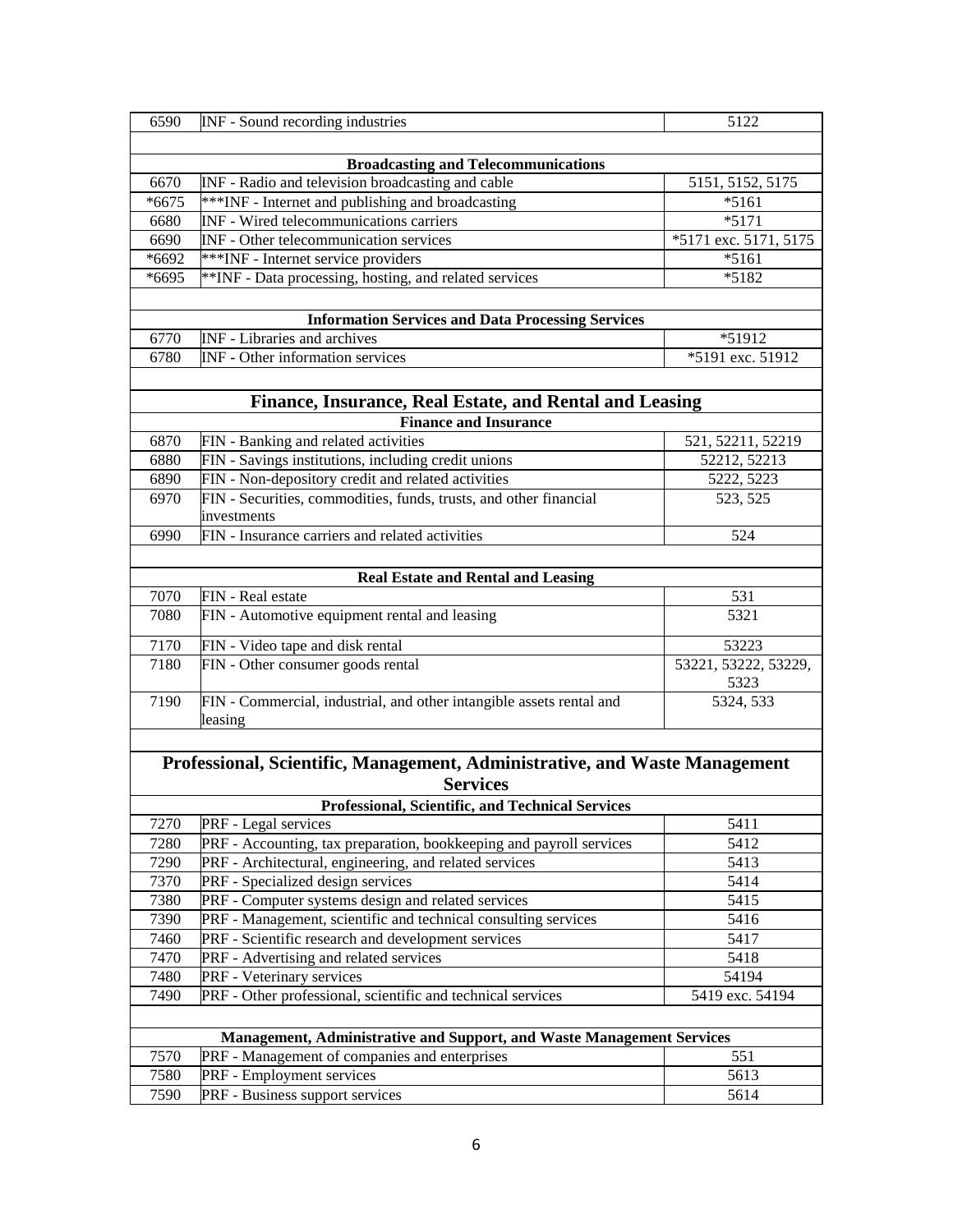|                          | <b>Health Care</b>                                                                     |                        |  |  |
|--------------------------|----------------------------------------------------------------------------------------|------------------------|--|--|
| 7970                     | MED - Offices of physicians                                                            | 6211                   |  |  |
| 7980                     | MED - Offices of dentists                                                              | 6212<br>62131          |  |  |
| 7990<br>8070             | MED - Office of chiropractors<br>MED - Offices of optometrists                         | 62132                  |  |  |
| 8080                     | MED - Offices of other health practitioners                                            | 6213 exc. 62131, 62132 |  |  |
| 8090                     | MED - Outpatient care centers                                                          | 6214                   |  |  |
| 8170                     | MED - Home health care services                                                        | 6216                   |  |  |
| 8180                     | MED - Other health care services                                                       | 6215, 6219             |  |  |
| 8190                     | <b>MED</b> - Hospitals                                                                 | 622                    |  |  |
| 8270                     | MED - Nursing care facilities                                                          | 6231                   |  |  |
| 8290                     | MED - Residential care facilities, without nursing                                     | 6232, 6233, 6239       |  |  |
| <b>Social Assistance</b> |                                                                                        |                        |  |  |
| 8370                     | SCA - Individual and family services                                                   | 6241                   |  |  |
| 8380                     | SCA - Community food and housing, and emergency services                               | 6242                   |  |  |
| 8390                     | <b>SCA</b> - Vocational rehabilitation services                                        | 6243                   |  |  |
| 8470                     | SCA - Child day care services                                                          | 6244                   |  |  |
|                          |                                                                                        |                        |  |  |
|                          | Arts, Entertainment, Recreation, Accommodations, and Food Services                     |                        |  |  |
|                          | <b>Arts, Entertainment, and Recreation</b>                                             |                        |  |  |
| 8560                     | ENT - Independent artists, performing arts, spectator sports and related<br>industries | 711                    |  |  |
| 8570                     | ENT - Museums, art galleries, historical sites, and similar institutions               | 712                    |  |  |
| 8580                     | <b>ENT</b> - Bowling centers                                                           | 71395                  |  |  |
| 5890                     | ENT - Other amusement, gambling, and recreation industries                             | 712 exc. 71395         |  |  |
|                          |                                                                                        |                        |  |  |
|                          | <b>Accommodations and Food Services</b>                                                |                        |  |  |
| 8660                     | <b>ENT</b> - Traveler accommodation                                                    | 7211                   |  |  |
| 8670                     | ENT - Recreational vehicle parks and camps, and rooming and boarding<br>houses         | 7212, 7213             |  |  |
| 8680                     | ENT - Restaurants and other food services                                              | 722 exc. 7224          |  |  |
| 8690                     | ENT - Drinking places, alcohol beverages                                               | 7224                   |  |  |
|                          |                                                                                        |                        |  |  |
|                          | <b>Other Services (Except Public Administration)</b>                                   |                        |  |  |
|                          | <b>Repair and Maintenance</b>                                                          |                        |  |  |
|                          |                                                                                        |                        |  |  |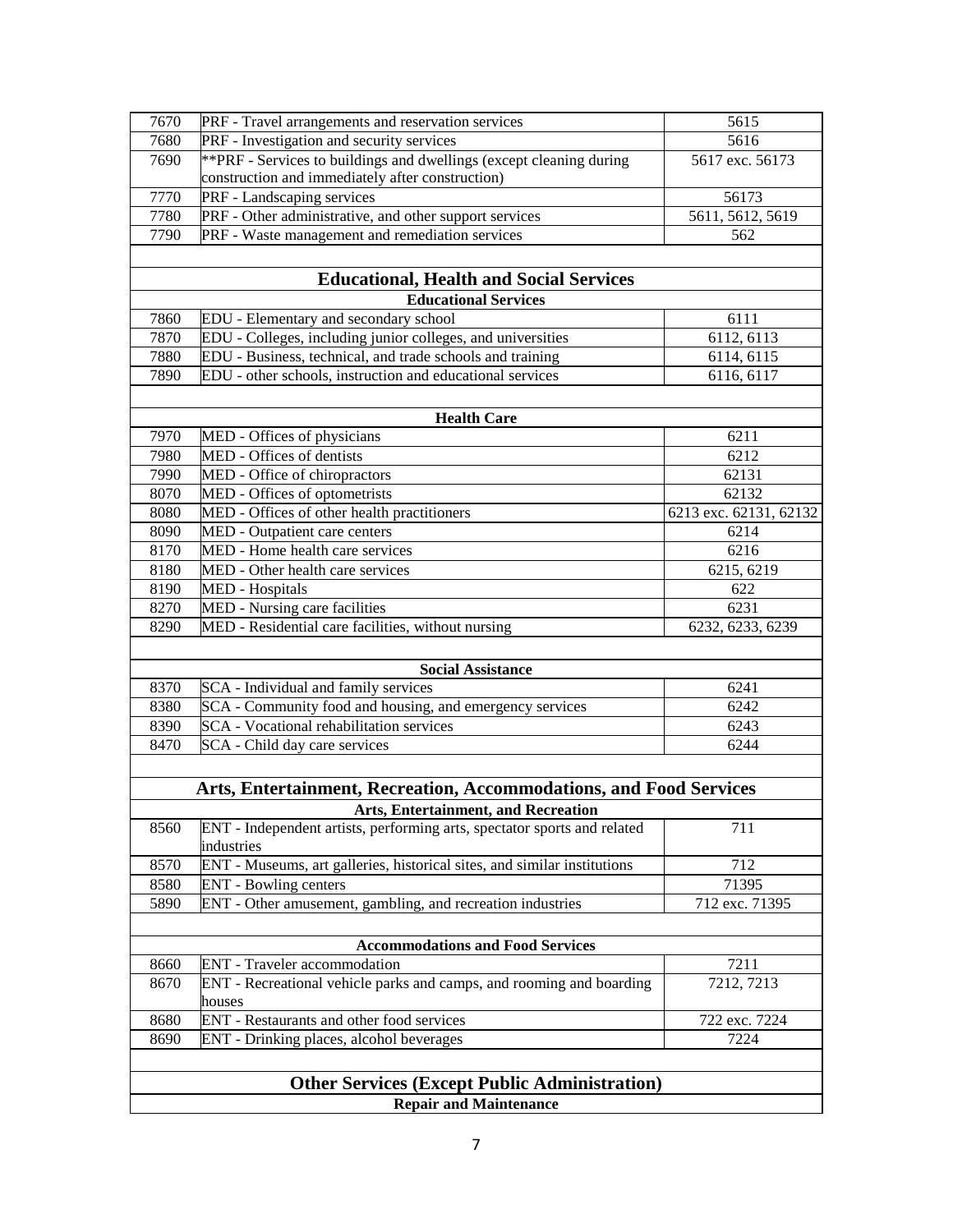| SRV - Automotive repair and maintenance<br>8770<br>8111 exc. 811192<br><b>SRV</b> - Car washes<br>8780<br>811192<br>SRV - Electronic and precision equipment repair and maintenance<br>8790<br>8112<br>SRV - Commercial and industrial machinery and equipment repair and<br>8870<br>8113<br>maintenance<br>SRV - Personal and household goods repair and maintenance<br>8114 exc. 81143<br>8880<br>SRV - Footwear and leather goods repair<br>8890<br>81143<br><b>Personal and Laundry Services</b><br>812111<br>8970<br>SRV - Barber shops<br>8980<br>SRV - Beauty salons<br>812112<br>SRV - Nail salons and other personal care services<br>8990<br>812113, 81219<br>SRV - Dry cleaning and laundry services<br>9070<br>8123<br>SRV - Funeral homes, cemeteries and crematories<br>9080<br>8122<br>SRV - Other personal services<br>9090<br>8129<br>Religious, Grantmaking, Civic, Business, and Similar Organizations<br>SRV - Religious organizations<br>8131<br>9160<br>SRV - Civic, social, advocacy organizations and grantmaking and giving<br>8132, 8133, 8134<br>9170<br>services<br>SRV - Labor unions<br>9180<br>81393<br>SRV - Business, professional, political and similar organizations<br>8139 exc. 81393<br>9190<br><b>Private Households</b><br><b>SRV</b> - Private households<br>9290<br>814<br><b>Public Administration</b><br>9370<br>ADM - Executive offices and legislative bodies<br>92114, part 92115<br><b>ADM</b> - Public finance activities<br>9380<br>92113<br>9390<br>ADM - Other general government and support<br>92119<br>ADM - Justice, public order, and safety activities<br>9470<br>922, part 92115<br>9480<br>ADM - Administration of human resource programs<br>923<br>ADM - Administration of environmental quality and housing programs<br>9490<br>924, 925<br>9570<br>ADM - Administration of economic programs and space research<br>926, 927<br>ADM - National security and international affairs<br>9590<br>928<br><b>Armed Forces (for CPS only)</b><br><b>Armed Forces</b><br>9890 |  |  |  |
|---------------------------------------------------------------------------------------------------------------------------------------------------------------------------------------------------------------------------------------------------------------------------------------------------------------------------------------------------------------------------------------------------------------------------------------------------------------------------------------------------------------------------------------------------------------------------------------------------------------------------------------------------------------------------------------------------------------------------------------------------------------------------------------------------------------------------------------------------------------------------------------------------------------------------------------------------------------------------------------------------------------------------------------------------------------------------------------------------------------------------------------------------------------------------------------------------------------------------------------------------------------------------------------------------------------------------------------------------------------------------------------------------------------------------------------------------------------------------------------------------------------------------------------------------------------------------------------------------------------------------------------------------------------------------------------------------------------------------------------------------------------------------------------------------------------------------------------------------------------------------------------------------------------------------------------------------------------------------------------------------------------------------------------|--|--|--|
|                                                                                                                                                                                                                                                                                                                                                                                                                                                                                                                                                                                                                                                                                                                                                                                                                                                                                                                                                                                                                                                                                                                                                                                                                                                                                                                                                                                                                                                                                                                                                                                                                                                                                                                                                                                                                                                                                                                                                                                                                                       |  |  |  |
|                                                                                                                                                                                                                                                                                                                                                                                                                                                                                                                                                                                                                                                                                                                                                                                                                                                                                                                                                                                                                                                                                                                                                                                                                                                                                                                                                                                                                                                                                                                                                                                                                                                                                                                                                                                                                                                                                                                                                                                                                                       |  |  |  |
|                                                                                                                                                                                                                                                                                                                                                                                                                                                                                                                                                                                                                                                                                                                                                                                                                                                                                                                                                                                                                                                                                                                                                                                                                                                                                                                                                                                                                                                                                                                                                                                                                                                                                                                                                                                                                                                                                                                                                                                                                                       |  |  |  |
|                                                                                                                                                                                                                                                                                                                                                                                                                                                                                                                                                                                                                                                                                                                                                                                                                                                                                                                                                                                                                                                                                                                                                                                                                                                                                                                                                                                                                                                                                                                                                                                                                                                                                                                                                                                                                                                                                                                                                                                                                                       |  |  |  |
|                                                                                                                                                                                                                                                                                                                                                                                                                                                                                                                                                                                                                                                                                                                                                                                                                                                                                                                                                                                                                                                                                                                                                                                                                                                                                                                                                                                                                                                                                                                                                                                                                                                                                                                                                                                                                                                                                                                                                                                                                                       |  |  |  |
|                                                                                                                                                                                                                                                                                                                                                                                                                                                                                                                                                                                                                                                                                                                                                                                                                                                                                                                                                                                                                                                                                                                                                                                                                                                                                                                                                                                                                                                                                                                                                                                                                                                                                                                                                                                                                                                                                                                                                                                                                                       |  |  |  |
|                                                                                                                                                                                                                                                                                                                                                                                                                                                                                                                                                                                                                                                                                                                                                                                                                                                                                                                                                                                                                                                                                                                                                                                                                                                                                                                                                                                                                                                                                                                                                                                                                                                                                                                                                                                                                                                                                                                                                                                                                                       |  |  |  |
|                                                                                                                                                                                                                                                                                                                                                                                                                                                                                                                                                                                                                                                                                                                                                                                                                                                                                                                                                                                                                                                                                                                                                                                                                                                                                                                                                                                                                                                                                                                                                                                                                                                                                                                                                                                                                                                                                                                                                                                                                                       |  |  |  |
|                                                                                                                                                                                                                                                                                                                                                                                                                                                                                                                                                                                                                                                                                                                                                                                                                                                                                                                                                                                                                                                                                                                                                                                                                                                                                                                                                                                                                                                                                                                                                                                                                                                                                                                                                                                                                                                                                                                                                                                                                                       |  |  |  |
|                                                                                                                                                                                                                                                                                                                                                                                                                                                                                                                                                                                                                                                                                                                                                                                                                                                                                                                                                                                                                                                                                                                                                                                                                                                                                                                                                                                                                                                                                                                                                                                                                                                                                                                                                                                                                                                                                                                                                                                                                                       |  |  |  |
|                                                                                                                                                                                                                                                                                                                                                                                                                                                                                                                                                                                                                                                                                                                                                                                                                                                                                                                                                                                                                                                                                                                                                                                                                                                                                                                                                                                                                                                                                                                                                                                                                                                                                                                                                                                                                                                                                                                                                                                                                                       |  |  |  |
|                                                                                                                                                                                                                                                                                                                                                                                                                                                                                                                                                                                                                                                                                                                                                                                                                                                                                                                                                                                                                                                                                                                                                                                                                                                                                                                                                                                                                                                                                                                                                                                                                                                                                                                                                                                                                                                                                                                                                                                                                                       |  |  |  |
|                                                                                                                                                                                                                                                                                                                                                                                                                                                                                                                                                                                                                                                                                                                                                                                                                                                                                                                                                                                                                                                                                                                                                                                                                                                                                                                                                                                                                                                                                                                                                                                                                                                                                                                                                                                                                                                                                                                                                                                                                                       |  |  |  |
|                                                                                                                                                                                                                                                                                                                                                                                                                                                                                                                                                                                                                                                                                                                                                                                                                                                                                                                                                                                                                                                                                                                                                                                                                                                                                                                                                                                                                                                                                                                                                                                                                                                                                                                                                                                                                                                                                                                                                                                                                                       |  |  |  |
|                                                                                                                                                                                                                                                                                                                                                                                                                                                                                                                                                                                                                                                                                                                                                                                                                                                                                                                                                                                                                                                                                                                                                                                                                                                                                                                                                                                                                                                                                                                                                                                                                                                                                                                                                                                                                                                                                                                                                                                                                                       |  |  |  |
|                                                                                                                                                                                                                                                                                                                                                                                                                                                                                                                                                                                                                                                                                                                                                                                                                                                                                                                                                                                                                                                                                                                                                                                                                                                                                                                                                                                                                                                                                                                                                                                                                                                                                                                                                                                                                                                                                                                                                                                                                                       |  |  |  |
|                                                                                                                                                                                                                                                                                                                                                                                                                                                                                                                                                                                                                                                                                                                                                                                                                                                                                                                                                                                                                                                                                                                                                                                                                                                                                                                                                                                                                                                                                                                                                                                                                                                                                                                                                                                                                                                                                                                                                                                                                                       |  |  |  |
|                                                                                                                                                                                                                                                                                                                                                                                                                                                                                                                                                                                                                                                                                                                                                                                                                                                                                                                                                                                                                                                                                                                                                                                                                                                                                                                                                                                                                                                                                                                                                                                                                                                                                                                                                                                                                                                                                                                                                                                                                                       |  |  |  |
|                                                                                                                                                                                                                                                                                                                                                                                                                                                                                                                                                                                                                                                                                                                                                                                                                                                                                                                                                                                                                                                                                                                                                                                                                                                                                                                                                                                                                                                                                                                                                                                                                                                                                                                                                                                                                                                                                                                                                                                                                                       |  |  |  |
|                                                                                                                                                                                                                                                                                                                                                                                                                                                                                                                                                                                                                                                                                                                                                                                                                                                                                                                                                                                                                                                                                                                                                                                                                                                                                                                                                                                                                                                                                                                                                                                                                                                                                                                                                                                                                                                                                                                                                                                                                                       |  |  |  |
|                                                                                                                                                                                                                                                                                                                                                                                                                                                                                                                                                                                                                                                                                                                                                                                                                                                                                                                                                                                                                                                                                                                                                                                                                                                                                                                                                                                                                                                                                                                                                                                                                                                                                                                                                                                                                                                                                                                                                                                                                                       |  |  |  |
|                                                                                                                                                                                                                                                                                                                                                                                                                                                                                                                                                                                                                                                                                                                                                                                                                                                                                                                                                                                                                                                                                                                                                                                                                                                                                                                                                                                                                                                                                                                                                                                                                                                                                                                                                                                                                                                                                                                                                                                                                                       |  |  |  |
|                                                                                                                                                                                                                                                                                                                                                                                                                                                                                                                                                                                                                                                                                                                                                                                                                                                                                                                                                                                                                                                                                                                                                                                                                                                                                                                                                                                                                                                                                                                                                                                                                                                                                                                                                                                                                                                                                                                                                                                                                                       |  |  |  |
|                                                                                                                                                                                                                                                                                                                                                                                                                                                                                                                                                                                                                                                                                                                                                                                                                                                                                                                                                                                                                                                                                                                                                                                                                                                                                                                                                                                                                                                                                                                                                                                                                                                                                                                                                                                                                                                                                                                                                                                                                                       |  |  |  |
|                                                                                                                                                                                                                                                                                                                                                                                                                                                                                                                                                                                                                                                                                                                                                                                                                                                                                                                                                                                                                                                                                                                                                                                                                                                                                                                                                                                                                                                                                                                                                                                                                                                                                                                                                                                                                                                                                                                                                                                                                                       |  |  |  |
|                                                                                                                                                                                                                                                                                                                                                                                                                                                                                                                                                                                                                                                                                                                                                                                                                                                                                                                                                                                                                                                                                                                                                                                                                                                                                                                                                                                                                                                                                                                                                                                                                                                                                                                                                                                                                                                                                                                                                                                                                                       |  |  |  |
|                                                                                                                                                                                                                                                                                                                                                                                                                                                                                                                                                                                                                                                                                                                                                                                                                                                                                                                                                                                                                                                                                                                                                                                                                                                                                                                                                                                                                                                                                                                                                                                                                                                                                                                                                                                                                                                                                                                                                                                                                                       |  |  |  |
|                                                                                                                                                                                                                                                                                                                                                                                                                                                                                                                                                                                                                                                                                                                                                                                                                                                                                                                                                                                                                                                                                                                                                                                                                                                                                                                                                                                                                                                                                                                                                                                                                                                                                                                                                                                                                                                                                                                                                                                                                                       |  |  |  |
|                                                                                                                                                                                                                                                                                                                                                                                                                                                                                                                                                                                                                                                                                                                                                                                                                                                                                                                                                                                                                                                                                                                                                                                                                                                                                                                                                                                                                                                                                                                                                                                                                                                                                                                                                                                                                                                                                                                                                                                                                                       |  |  |  |
|                                                                                                                                                                                                                                                                                                                                                                                                                                                                                                                                                                                                                                                                                                                                                                                                                                                                                                                                                                                                                                                                                                                                                                                                                                                                                                                                                                                                                                                                                                                                                                                                                                                                                                                                                                                                                                                                                                                                                                                                                                       |  |  |  |
|                                                                                                                                                                                                                                                                                                                                                                                                                                                                                                                                                                                                                                                                                                                                                                                                                                                                                                                                                                                                                                                                                                                                                                                                                                                                                                                                                                                                                                                                                                                                                                                                                                                                                                                                                                                                                                                                                                                                                                                                                                       |  |  |  |
|                                                                                                                                                                                                                                                                                                                                                                                                                                                                                                                                                                                                                                                                                                                                                                                                                                                                                                                                                                                                                                                                                                                                                                                                                                                                                                                                                                                                                                                                                                                                                                                                                                                                                                                                                                                                                                                                                                                                                                                                                                       |  |  |  |
|                                                                                                                                                                                                                                                                                                                                                                                                                                                                                                                                                                                                                                                                                                                                                                                                                                                                                                                                                                                                                                                                                                                                                                                                                                                                                                                                                                                                                                                                                                                                                                                                                                                                                                                                                                                                                                                                                                                                                                                                                                       |  |  |  |
|                                                                                                                                                                                                                                                                                                                                                                                                                                                                                                                                                                                                                                                                                                                                                                                                                                                                                                                                                                                                                                                                                                                                                                                                                                                                                                                                                                                                                                                                                                                                                                                                                                                                                                                                                                                                                                                                                                                                                                                                                                       |  |  |  |
|                                                                                                                                                                                                                                                                                                                                                                                                                                                                                                                                                                                                                                                                                                                                                                                                                                                                                                                                                                                                                                                                                                                                                                                                                                                                                                                                                                                                                                                                                                                                                                                                                                                                                                                                                                                                                                                                                                                                                                                                                                       |  |  |  |
|                                                                                                                                                                                                                                                                                                                                                                                                                                                                                                                                                                                                                                                                                                                                                                                                                                                                                                                                                                                                                                                                                                                                                                                                                                                                                                                                                                                                                                                                                                                                                                                                                                                                                                                                                                                                                                                                                                                                                                                                                                       |  |  |  |
|                                                                                                                                                                                                                                                                                                                                                                                                                                                                                                                                                                                                                                                                                                                                                                                                                                                                                                                                                                                                                                                                                                                                                                                                                                                                                                                                                                                                                                                                                                                                                                                                                                                                                                                                                                                                                                                                                                                                                                                                                                       |  |  |  |
|                                                                                                                                                                                                                                                                                                                                                                                                                                                                                                                                                                                                                                                                                                                                                                                                                                                                                                                                                                                                                                                                                                                                                                                                                                                                                                                                                                                                                                                                                                                                                                                                                                                                                                                                                                                                                                                                                                                                                                                                                                       |  |  |  |
|                                                                                                                                                                                                                                                                                                                                                                                                                                                                                                                                                                                                                                                                                                                                                                                                                                                                                                                                                                                                                                                                                                                                                                                                                                                                                                                                                                                                                                                                                                                                                                                                                                                                                                                                                                                                                                                                                                                                                                                                                                       |  |  |  |
|                                                                                                                                                                                                                                                                                                                                                                                                                                                                                                                                                                                                                                                                                                                                                                                                                                                                                                                                                                                                                                                                                                                                                                                                                                                                                                                                                                                                                                                                                                                                                                                                                                                                                                                                                                                                                                                                                                                                                                                                                                       |  |  |  |
| <b>CPS Special Codes</b><br>Problem Referral<br>9970                                                                                                                                                                                                                                                                                                                                                                                                                                                                                                                                                                                                                                                                                                                                                                                                                                                                                                                                                                                                                                                                                                                                                                                                                                                                                                                                                                                                                                                                                                                                                                                                                                                                                                                                                                                                                                                                                                                                                                                  |  |  |  |
|                                                                                                                                                                                                                                                                                                                                                                                                                                                                                                                                                                                                                                                                                                                                                                                                                                                                                                                                                                                                                                                                                                                                                                                                                                                                                                                                                                                                                                                                                                                                                                                                                                                                                                                                                                                                                                                                                                                                                                                                                                       |  |  |  |
|                                                                                                                                                                                                                                                                                                                                                                                                                                                                                                                                                                                                                                                                                                                                                                                                                                                                                                                                                                                                                                                                                                                                                                                                                                                                                                                                                                                                                                                                                                                                                                                                                                                                                                                                                                                                                                                                                                                                                                                                                                       |  |  |  |
| *9990<br>Uncodable (includes Refused, Retired, reported Classified, or Not in                                                                                                                                                                                                                                                                                                                                                                                                                                                                                                                                                                                                                                                                                                                                                                                                                                                                                                                                                                                                                                                                                                                                                                                                                                                                                                                                                                                                                                                                                                                                                                                                                                                                                                                                                                                                                                                                                                                                                         |  |  |  |
| Labor Force)                                                                                                                                                                                                                                                                                                                                                                                                                                                                                                                                                                                                                                                                                                                                                                                                                                                                                                                                                                                                                                                                                                                                                                                                                                                                                                                                                                                                                                                                                                                                                                                                                                                                                                                                                                                                                                                                                                                                                                                                                          |  |  |  |
|                                                                                                                                                                                                                                                                                                                                                                                                                                                                                                                                                                                                                                                                                                                                                                                                                                                                                                                                                                                                                                                                                                                                                                                                                                                                                                                                                                                                                                                                                                                                                                                                                                                                                                                                                                                                                                                                                                                                                                                                                                       |  |  |  |
| <b>Active Duty Military (for Census and ACS)</b>                                                                                                                                                                                                                                                                                                                                                                                                                                                                                                                                                                                                                                                                                                                                                                                                                                                                                                                                                                                                                                                                                                                                                                                                                                                                                                                                                                                                                                                                                                                                                                                                                                                                                                                                                                                                                                                                                                                                                                                      |  |  |  |
| 9670<br>U.S. Army                                                                                                                                                                                                                                                                                                                                                                                                                                                                                                                                                                                                                                                                                                                                                                                                                                                                                                                                                                                                                                                                                                                                                                                                                                                                                                                                                                                                                                                                                                                                                                                                                                                                                                                                                                                                                                                                                                                                                                                                                     |  |  |  |
| <b>U.S. Air Force</b><br>9680                                                                                                                                                                                                                                                                                                                                                                                                                                                                                                                                                                                                                                                                                                                                                                                                                                                                                                                                                                                                                                                                                                                                                                                                                                                                                                                                                                                                                                                                                                                                                                                                                                                                                                                                                                                                                                                                                                                                                                                                         |  |  |  |
| U.S. Navy<br>9690                                                                                                                                                                                                                                                                                                                                                                                                                                                                                                                                                                                                                                                                                                                                                                                                                                                                                                                                                                                                                                                                                                                                                                                                                                                                                                                                                                                                                                                                                                                                                                                                                                                                                                                                                                                                                                                                                                                                                                                                                     |  |  |  |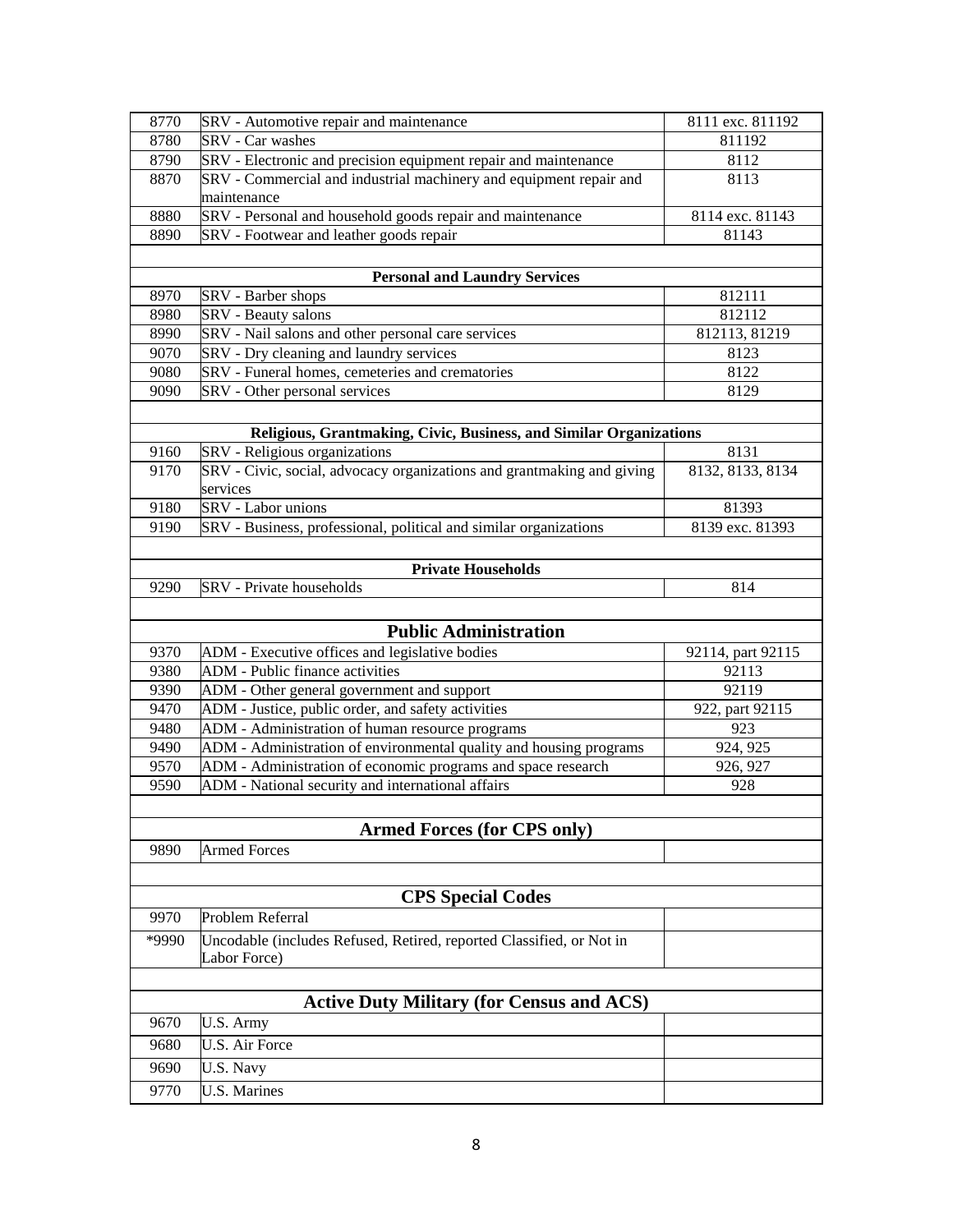| 9780   | <b>ILS.</b> Coast Guard                             |  |
|--------|-----------------------------------------------------|--|
| 9790   | U.S. Armed Forces, Branch Not Specified             |  |
| 9870   | Military Reserves or National Guard                 |  |
|        |                                                     |  |
| $\ast$ | <b>ACS Special Codes</b>                            |  |
| 9950   | Not in Labor Force                                  |  |
| 9960   | Retired                                             |  |
| 9970   | Problem Referral                                    |  |
| 9990   | Uncodable (includes Refused or reported Classified) |  |

\* Code changed from 2000

\*\* Name changed from 2000 and Industry content changed

\*\*\* New industry

"N.e.c." means not elsewhere classified.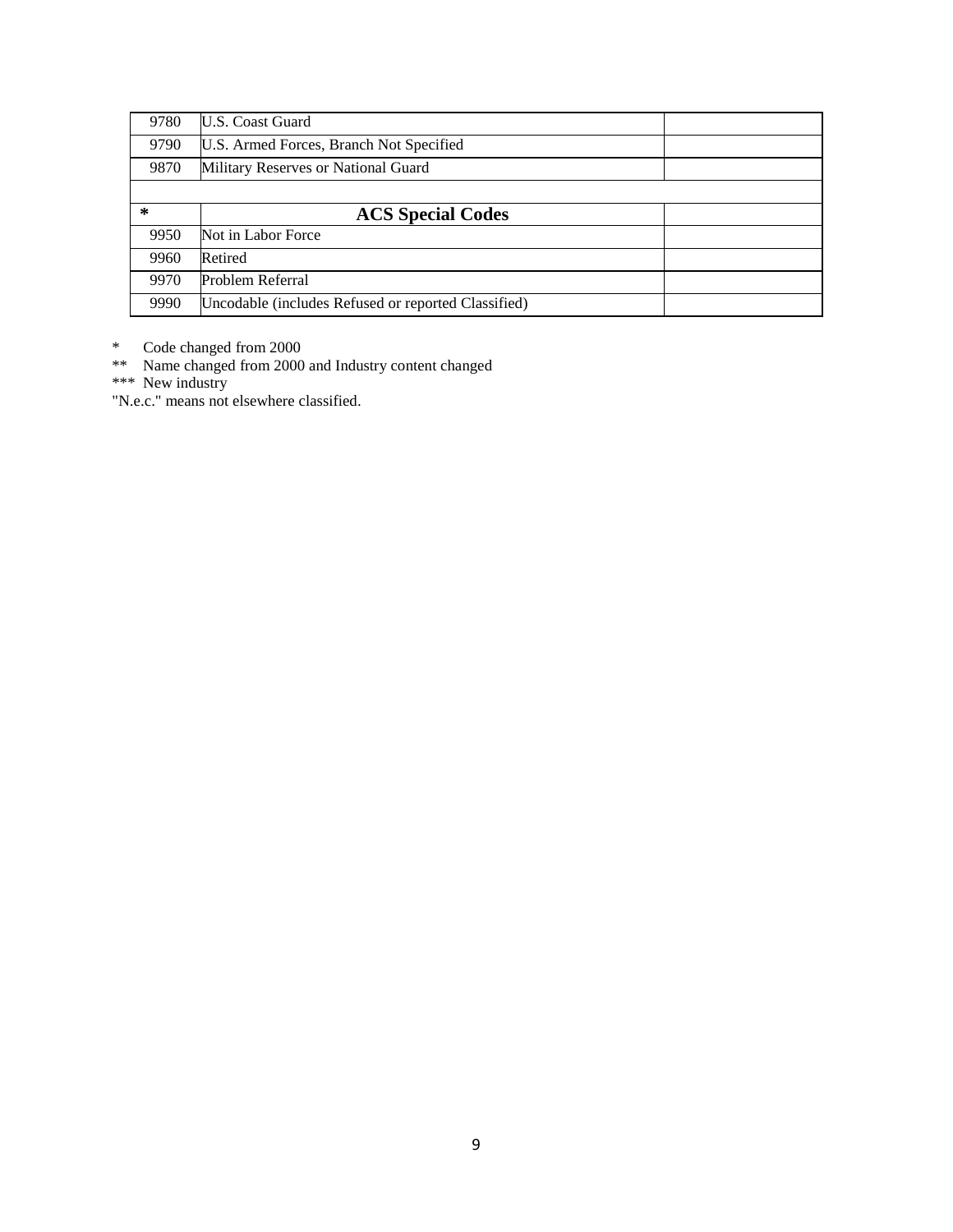## **CENSUS 2002 OCCUPATIONAL CATEGORIES, WITH STANDARD OCCUPATIONAL CLASSIFICATION (SOC) EQUIVALENTS: 2002 CODE ORDER**

| 2002<br>Code | <b>Category Title</b>                                                                            | <b>SOC Equiv's</b> |
|--------------|--------------------------------------------------------------------------------------------------|--------------------|
|              |                                                                                                  |                    |
|              | <b>Executive, Administrative, and Managerial Occupations (0010-0430)</b>                         |                    |
| 0010         | <b>Chief Executives</b>                                                                          | 11-1011            |
| 0020         | <b>General and Operations Mangers</b>                                                            | 11-1021            |
| 0030         | Legislators                                                                                      | 11-1031            |
| 0040         | <b>Advertising and Promotions Managers</b>                                                       | 11-2011            |
| 0050         | Marketing and Sales Managers                                                                     | 11-2020            |
| 0060         | <b>Public Relations Managers</b>                                                                 | 11-2031            |
| 0100         | <b>Administrative Services Managers</b>                                                          | 11-3011            |
| 0110         | Computer and Information Systems Managers                                                        | 11-3021            |
| 0120         | <b>Financial Managers</b>                                                                        | 11-3031            |
| 0130         | Human Resources Managers                                                                         | 11-3040            |
| 0140         | <b>Industrial Production Managers</b>                                                            | 11-3051            |
| 0150         | <b>Purchasing Managers</b>                                                                       | 11-3061            |
| 0160         | Transportation, Storage, and Distribution Managers                                               | 11-3071            |
| 0200         | Farm, Ranch, and Other Agricultural Managers                                                     | 11-9011            |
| 0210         | <b>Farmers and Ranchers</b>                                                                      | 11-9012            |
| 0220         | <b>Construction Managers</b>                                                                     | 11-9021            |
| 0230         | <b>Education Administrators</b>                                                                  | 11-9030            |
| 0300         | <b>Engineering Managers</b>                                                                      | 11-9041            |
| 0310         | <b>Food Service Managers</b>                                                                     | 11-9051            |
| 0320         | <b>Funeral Directors</b>                                                                         | 11-9061            |
| 0330         | <b>Gaming Managers</b>                                                                           | 11-9071            |
| 0340         | <b>Lodging Managers</b>                                                                          | 11-9081            |
| 0350         | Medical and Health Services Managers                                                             | 11-9111            |
| 0360         | Natural Sciences Managers                                                                        | 11-9121            |
| 0400         | Postmasters and Mail Superintendents                                                             | 11-9131            |
| 0410         | Property, Real Estate, and Community Association Managers                                        | 11-9141            |
| 0420         | Social and Community Service Managers                                                            | 11-9151            |
| 0430         | Managers, All Other                                                                              | 11-9199            |
|              |                                                                                                  |                    |
|              | <b>Management Related Occupations (0500-0730)</b>                                                |                    |
| 0500         | Agents and Business Managers of Artists, Performers, and Athletes                                | 13-1011            |
| 0510         | Purchasing Agents and Buyers, Farm Products                                                      | 13-1021            |
| 0520         | Wholesale and Retail Buyers, Except Farm Products                                                | 13-1022            |
| 0530         | Purchasing Agents, Except Wholesale, Retail, and Farm Products                                   | 13-1023            |
| 0540         | Claims Adjusters, Appraisers, Examiners, and Investigators                                       | 13-1030            |
| 0560         | Compliance Officers, Except Agriculture, Constructions, Health and<br>Safety, and Transportation | 13-1041            |
| 0600         | <b>Cost Estimators</b>                                                                           | 13-1051            |
| 0620         | Human Resources, Training, and Labor Relations Specialists                                       | 13-1070            |
| 0700         | $\overline{\text{Logisticians}}$                                                                 | 13-1081            |
| 0710         | <b>Management Analysts</b>                                                                       | 13-1111            |
| 0720         | Meeting and Convention Planners                                                                  | 13-1121            |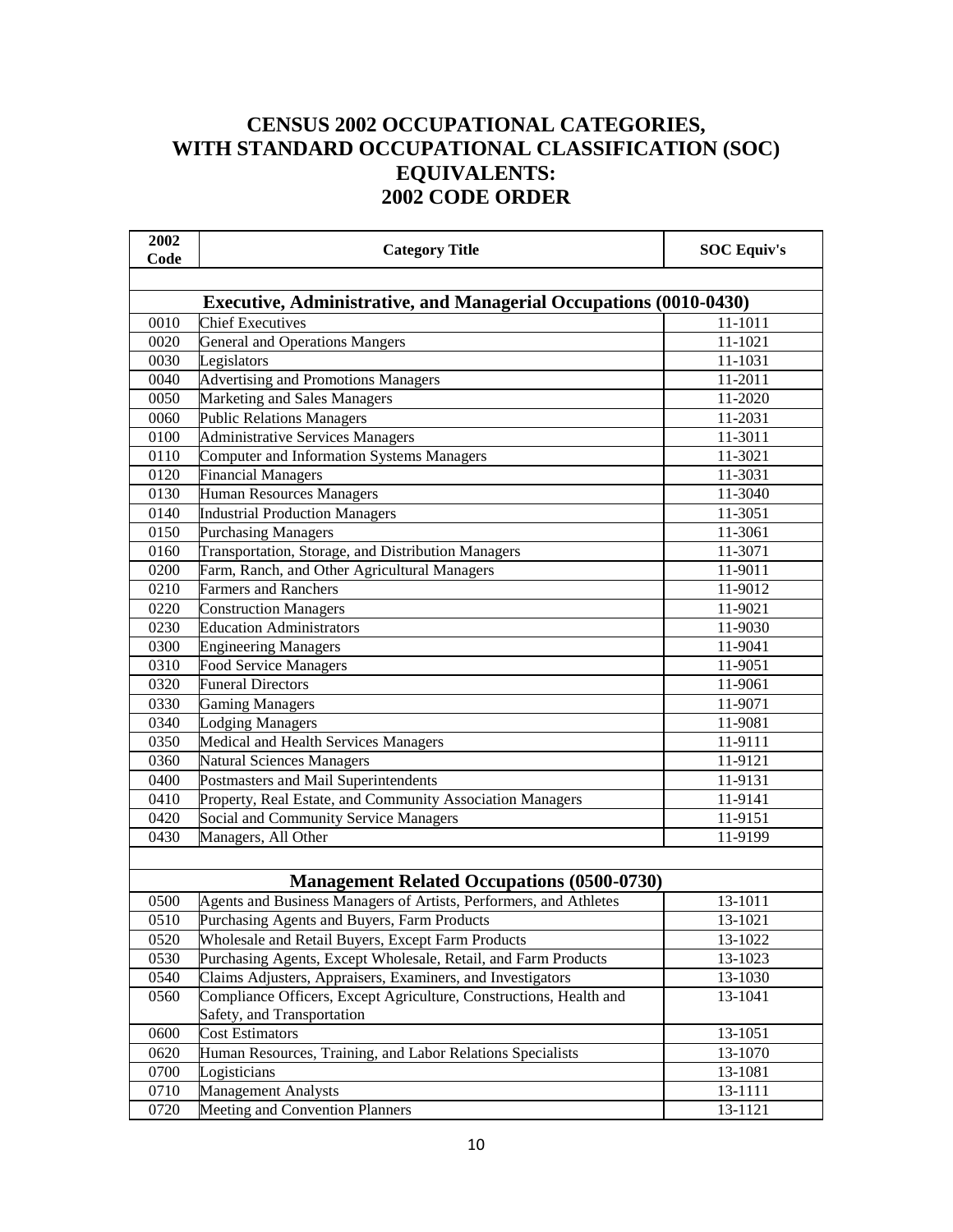| 0730 | Other Business Operations Specialists                              | 13-11XX |  |
|------|--------------------------------------------------------------------|---------|--|
| 0800 | <b>Accountants and Auditors</b>                                    | 13-2011 |  |
| 0810 | Appraisers and Assessors of Real Estate                            | 13-2021 |  |
| 0820 | <b>Budget Analysts</b>                                             | 13-2031 |  |
| 0830 | <b>Credit Analysts</b>                                             | 13-2041 |  |
| 0840 | <b>Financial Analysts</b>                                          | 13-2051 |  |
| 0850 | <b>Personal Finance Advisors</b>                                   | 13-2052 |  |
| 0860 | <b>Insurance Underwriters</b>                                      | 13-2053 |  |
| 0900 | <b>Financial Examiners</b>                                         | 13-2061 |  |
| 0910 | <b>Loan Counselors and Officers</b>                                | 13-2070 |  |
| 0930 | Tax Examiners, Collectors, and Revenue Agents                      | 13-2081 |  |
| 0940 | <b>Tax Preparers</b>                                               | 13-2082 |  |
| 0950 | Financial Specialists, All Other                                   | 13-2099 |  |
|      |                                                                    |         |  |
|      | <b>Mathematical and Computer Scientists (1000-1240)</b>            |         |  |
| 1000 |                                                                    | 15-10XX |  |
|      | <b>Computer Scientists and Systems Analysts</b>                    |         |  |
| 1010 | <b>Computer Programmers</b>                                        | 15-1021 |  |
| 1020 | <b>Computer Software Engineers</b>                                 | 15-1030 |  |
| 1040 | <b>Computer Support Specialists</b>                                | 15-1041 |  |
| 1060 | Database Administrators                                            | 15-1061 |  |
| 1100 | Network and Computer Systems Administrators                        | 15-1071 |  |
| 1110 | Network Systems and Data Communications Analysts                   | 15-1081 |  |
| 1200 | Actuaries                                                          | 15-2011 |  |
| 1210 | Mathematicians                                                     | 15-2021 |  |
| 1220 | <b>Operations Research Analysts</b>                                | 15-2031 |  |
| 1230 | Statisticians                                                      | 15-2041 |  |
| 1240 | Miscellaneous Mathematical Occupations                             | 15-2090 |  |
|      |                                                                    |         |  |
|      | <b>Engineers, Architects, and Surveyors (1300-1530)</b>            |         |  |
| 1300 | Architects, Except Naval                                           | 17-1010 |  |
| 1310 | Surveyors, Cartographers, and Photogrammetrists                    | 17-1020 |  |
| 1320 | <b>Aerospace Engineers</b>                                         | 17-2011 |  |
| 1330 | <b>Agriculture Engineers</b>                                       | 17-2021 |  |
| 1340 | <b>Biomedical Engineers</b>                                        | 17-2031 |  |
| 1350 | <b>Chemical Engineers</b>                                          | 17-2041 |  |
| 1360 | Civil Engineers                                                    | 17-2051 |  |
| 1400 | <b>Computer Hardware Engineers</b>                                 | 17-2061 |  |
| 1410 | <b>Electrical and Electronics Engineers</b>                        | 17-2070 |  |
| 1420 | <b>Environmental Engineers</b>                                     | 17-2081 |  |
| 1430 | Industrial Engineers, Including Health and Safety                  | 17-2110 |  |
| 1440 | Marine Engineers and Naval Architects                              | 17-2121 |  |
| 1450 | <b>Materials Engineers</b>                                         | 17-2131 |  |
| 1460 | <b>Mechanical Engineers</b>                                        | 17-2141 |  |
| 1500 | Mining and Geological Engineers, Including Mining Safety Engineers | 17-2151 |  |
| 1510 | Nuclear Engineers                                                  | 17-2161 |  |
| 1520 | Petroleum Engineers                                                | 17-2171 |  |
| 1530 | Engineers, All Other                                               | 17-2199 |  |
|      |                                                                    |         |  |
|      |                                                                    |         |  |
|      | <b>Engineering and Related Technicians (1540-1560)</b>             |         |  |
| 1540 | <b>Drafters</b>                                                    | 17-3010 |  |
| 1550 | <b>Engineering Technicians, Except Drafters</b>                    | 17-3020 |  |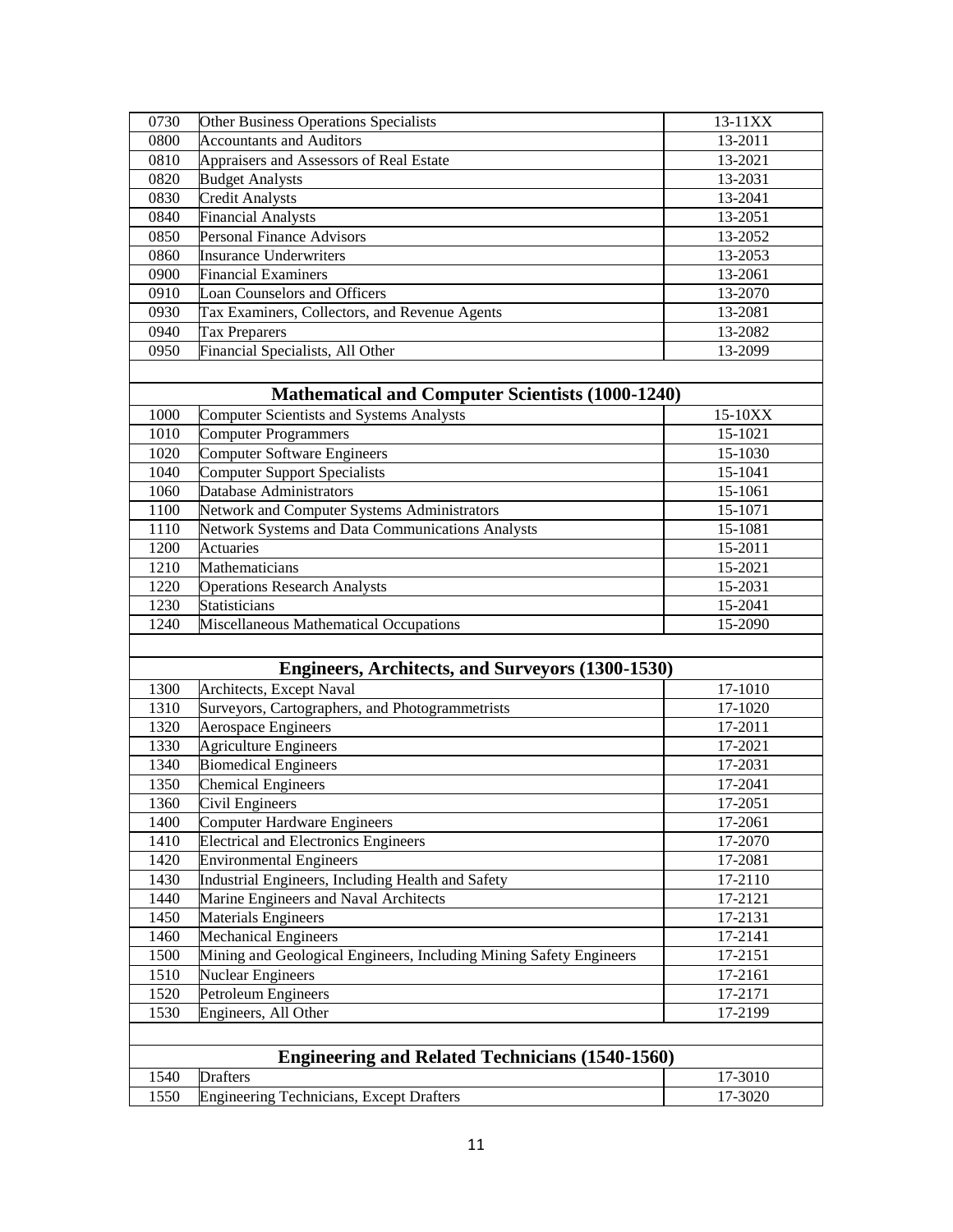| 1560 | Surveying and Mapping Technicians                            | 17-3031 |  |
|------|--------------------------------------------------------------|---------|--|
|      |                                                              |         |  |
|      | Physical Scientists (1600-1760)                              |         |  |
| 1600 | <b>Agricultural and Food Scientists</b>                      | 19-1010 |  |
| 1610 | <b>Biological Scientists</b>                                 | 19-1020 |  |
| 1640 | <b>Conservation Scientists and Foresters</b>                 | 19-1030 |  |
| 1650 | <b>Medical Scientists</b>                                    | 19-1040 |  |
| 1700 | <b>Astronomers and Physicists</b>                            | 19-2010 |  |
| 1710 | Atmospheric and Space Scientists                             | 19-2021 |  |
| 1720 | <b>Chemists and Materials Scientists</b>                     | 19-2030 |  |
| 1740 | <b>Environmental Scientists and Geoscientists</b>            | 19-2040 |  |
| 1760 | Physical Scientists, All Other                               | 19-2099 |  |
|      |                                                              |         |  |
|      | Social Scientists and Related Workers (1800-1860)            |         |  |
| 1800 | Economists                                                   | 19-3011 |  |
| 1810 | Market and Survey Researchers                                | 19-3020 |  |
| 1820 | Psychologists                                                | 19-3030 |  |
| 1830 | Sociologists                                                 | 19-3041 |  |
| 1840 | <b>Urban and Regional Planners</b>                           | 19-3051 |  |
| 1860 | Miscellaneous Social Scientists and Related Workers          | 19-3090 |  |
|      |                                                              |         |  |
|      | Life, Physical, and Social Science Technicians (1900-1960)   |         |  |
| 1900 | <b>Agriculture and Foods Science Technicians</b>             | 19-4011 |  |
| 1910 | <b>Biological Technicians</b>                                | 19-4021 |  |
| 1920 | <b>Chemical Technicians</b>                                  | 19-4031 |  |
| 1930 | Geological and Petroleum Technicians                         | 19-4041 |  |
| 1940 | Nuclear Technicians                                          | 19-4051 |  |
| 1960 | Other Life, Physical, and Social Science Technicians         | 19-40XX |  |
|      |                                                              |         |  |
|      | <b>Counselors, Social, and Religious Workers (2000-2060)</b> |         |  |
| 2000 | Counselors                                                   | 21-1010 |  |
| 2010 | Social Workers                                               | 21-1020 |  |
| 2020 | Miscellaneous Community and Social Service Specialists       | 21-1090 |  |
| 2040 | Clergy                                                       | 21-2011 |  |
| 2050 | Directors, Religious Activities and Education                | 21-2021 |  |
| 2060 | Religious Workers, All Other                                 | 21-2099 |  |
|      |                                                              |         |  |
|      | Lawyers, Judges, and Legal Support Workers (2100-2150)       |         |  |
| 2100 | Lawyers                                                      | 23-1011 |  |
| 2110 | Judges, Magistrates, and Other Judicial Workers              | 23-1020 |  |
| 2140 | Paralegals and Legal Assistants                              | 23-2011 |  |
| 2150 | Miscellaneous Legal Support Workers                          | 23-2090 |  |
|      |                                                              |         |  |
|      | <b>Teachers (2200-2340)</b>                                  |         |  |
| 2200 | <b>Postsecondary Teachers</b>                                | 25-1000 |  |
| 2300 | Preschool and Kindergarten Teachers                          | 25-2010 |  |
| 2310 | <b>Elementary and Middle School Teachers</b>                 | 25-2020 |  |
| 2320 | <b>Secondary School Teachers</b>                             | 25-2030 |  |
| 2330 | <b>Special Education Teachers</b>                            | 25-2040 |  |
| 2340 | Other Teachers and Instructors                               | 25-3000 |  |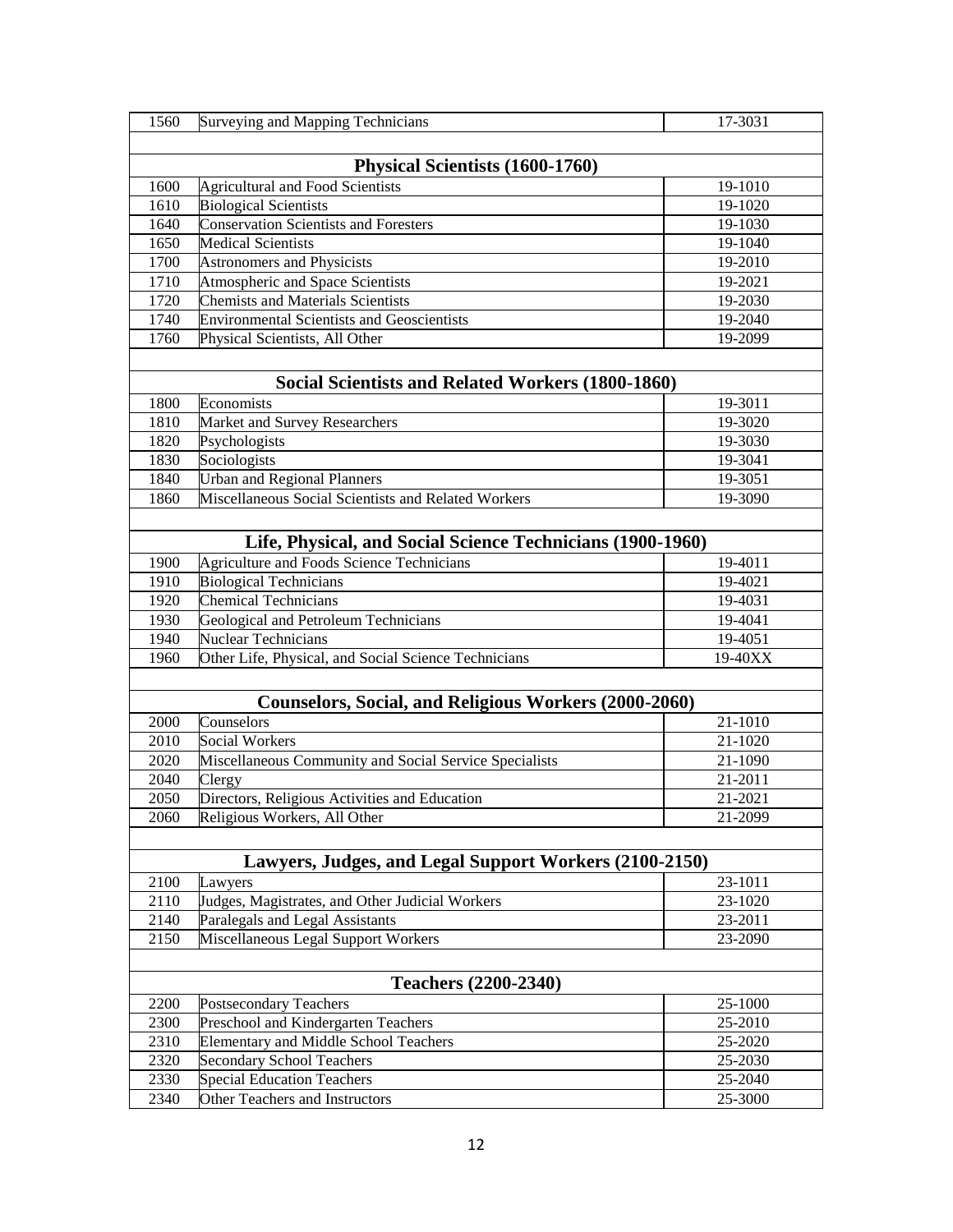|                                                                 | <b>Education, Training, and Library Workers (2400-2550)</b>         |                    |  |
|-----------------------------------------------------------------|---------------------------------------------------------------------|--------------------|--|
| 2400                                                            | Archivists, Curators, and Museum Technicians                        | 25-4010            |  |
| 2430                                                            | Librarians                                                          | 25-4021            |  |
| 2440                                                            | <b>Library Technicians</b>                                          | 25-4031            |  |
| 2540                                                            | <b>Teacher Assistants</b>                                           | 25-9041            |  |
| 2550                                                            | Other Education, Training, and Library Workers                      | 25-90XX            |  |
|                                                                 |                                                                     |                    |  |
|                                                                 | Entertainers and Performers, Sports and Related Workers (2600-2760) |                    |  |
| 2600                                                            | <b>Artists and Related Workers</b>                                  | 27-1010            |  |
| 2630                                                            | Designers                                                           | 27-1020            |  |
| 2700                                                            | Actors                                                              | 27-2011            |  |
| 2710                                                            | <b>Producers and Directors</b>                                      | 27-2012            |  |
| 2720                                                            | Athletes, Coaches, Umpires, and Related Workers                     | 27-2020            |  |
| 2740                                                            | Dancers and Choreographers                                          | 27-2030            |  |
| 2750                                                            | Musicians, Singers, and Related Workers                             | 27-2040            |  |
| 2760                                                            | Entertainers and Performers, Sports and Related Workers, All Other  | 27-2099            |  |
|                                                                 |                                                                     |                    |  |
|                                                                 | <b>Media and Communication Workers (2800-2960)</b>                  |                    |  |
| 2800                                                            | Announcers                                                          | 27-3010            |  |
| 2810                                                            | News Analysts, Reporters and Correspondents                         | 27-3020            |  |
| 2820                                                            | <b>Public Relations Specialists</b>                                 | 27-3031            |  |
| 2830                                                            | Editors                                                             | 27-3041            |  |
| 2840                                                            | <b>Technical Writers</b>                                            | 27-3042            |  |
| 2850                                                            | <b>Writers and Authors</b>                                          | 27-3043            |  |
| 2860                                                            | Miscellaneous Media and Communication Workers                       | 27-3090            |  |
| 2900                                                            | Broadcast and Sound Engineering Technicians and Radio Operators     | 27-4010            |  |
| 2910                                                            | Photographers                                                       | 27-4021            |  |
| 2920                                                            | Television, Video, and Motion Picture Camera Operators and Editors  | 27-4030            |  |
| 2960                                                            | Media and Communication Equipment Workers, All Other                | 27-4099            |  |
|                                                                 |                                                                     |                    |  |
| <b>Health Diagnosing and Treating Practitioners (3000-3260)</b> |                                                                     |                    |  |
|                                                                 |                                                                     |                    |  |
| 3000                                                            | Chiropractors                                                       | 29-1011            |  |
| 3010<br>3030                                                    | Dentists<br>Dietitians and Nutritionists                            | 29-1020            |  |
| 3040                                                            |                                                                     | 29-1031<br>29-1041 |  |
| 3050                                                            | Optometrists<br>Pharmacists                                         | 29-1051            |  |
| 3060                                                            | Physicians and Surgeons                                             | 29-1060            |  |
| $\overline{3}110$                                               | Physician Assistants                                                | 29-1071            |  |
| 3120                                                            | Podiatrists                                                         | 29-1081            |  |
| 3130                                                            | <b>Registered Nurses</b>                                            | 29-1111            |  |
| 3140                                                            | Audiologists                                                        | 29-1121            |  |
| 3150                                                            | Occupational Therapists                                             | 29-1122            |  |
| 3160                                                            | Physical Therapists                                                 | 29-1123            |  |
| 3200                                                            | <b>Radiation Therapists</b>                                         | 29-1124            |  |
| 3210                                                            | <b>Recreational Therapists</b>                                      | 29-1125            |  |
| 3220                                                            | <b>Respiratory Therapists</b>                                       | 29-1126            |  |
| 3230                                                            | Speech-Language Pathologists                                        | 29-1127            |  |
| 3240                                                            | Therapists, All Other                                               | 29-1129            |  |
| 3250                                                            | Veterinarians                                                       | 29-1131            |  |
|                                                                 |                                                                     |                    |  |
|                                                                 |                                                                     |                    |  |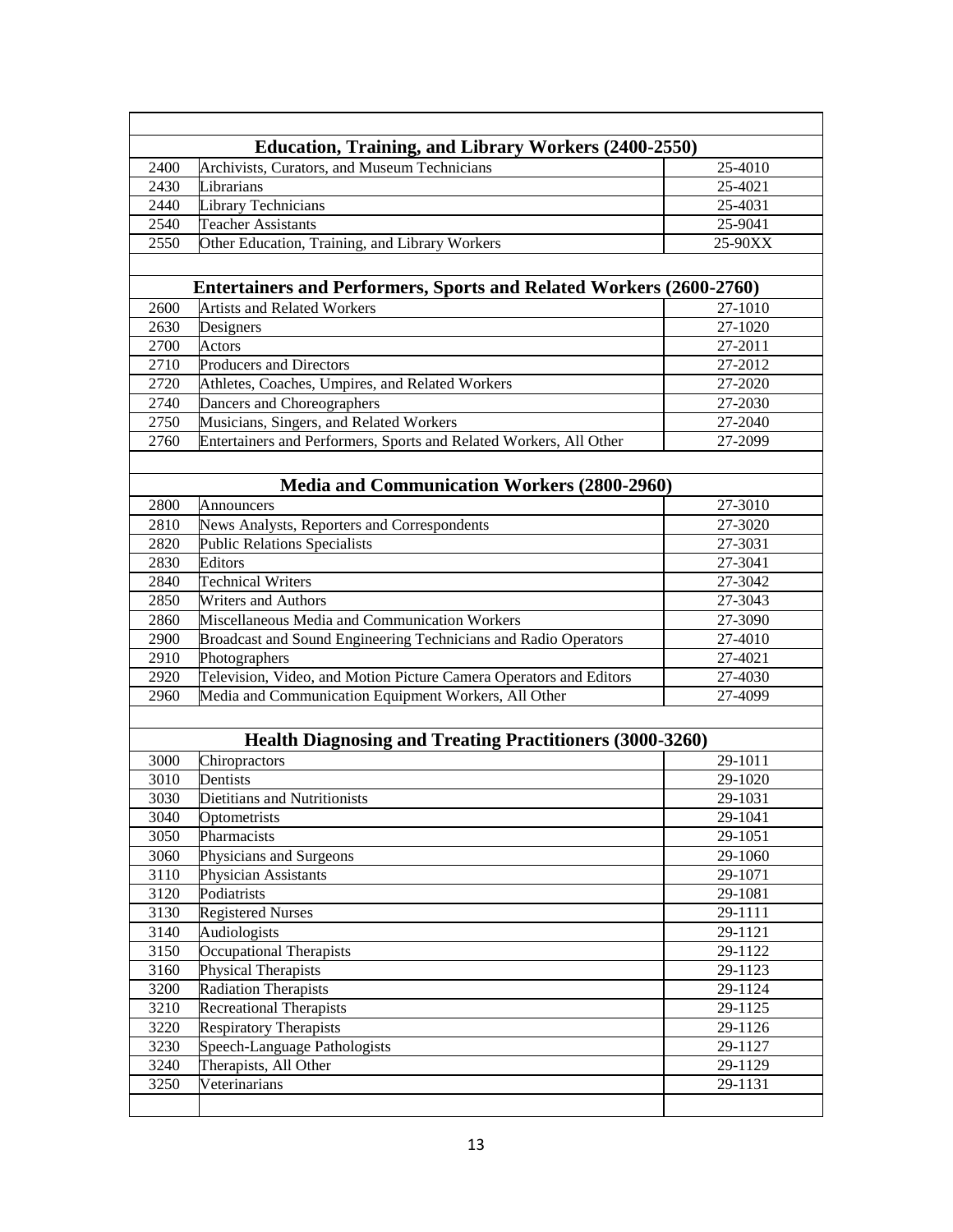| 3260                                                         | Health Diagnosing and Treating Practitioners, All Other                 | 29-1199 |
|--------------------------------------------------------------|-------------------------------------------------------------------------|---------|
|                                                              |                                                                         |         |
|                                                              | <b>Health Care Technical and Support Occupations (3300-3650)</b>        |         |
| 3300                                                         | Clinical Laboratory Technologists and Technicians                       | 29-2010 |
| 3310                                                         | Dental Hygienists                                                       | 29-2021 |
| 3320                                                         | Diagnostic Related Technologists and Technicians                        | 29-2030 |
| 3400                                                         | <b>Emergency Medical Technicians and Paramedics</b>                     | 29-2041 |
| 3410                                                         | Health Diagnosing and Treating Practitioner Support Technicians         | 29-2050 |
| 3500                                                         | Licensed Practical and Licensed Vocational Nurses                       | 29-2061 |
| 3510                                                         | Medical Records and Health Information Technicians                      | 29-2071 |
| 3520                                                         | Opticians, Dispensing                                                   | 29-2081 |
| 3530                                                         | Miscellaneous Health Technologists and Technicians                      | 29-2090 |
| 3540                                                         | Other Healthcare Practitioners and Technical Occupations                | 29-9000 |
|                                                              |                                                                         |         |
| 3600                                                         | Nursing, Psychiatric, and Home Health Aides                             | 31-1010 |
| 3610                                                         | Occupational Therapist Assistants and Aides                             | 31-2010 |
| 3620                                                         | Physical Therapist Assistants and Aides                                 | 31-2020 |
| 3630                                                         | Massage Therapists                                                      | 31-9011 |
| 3640                                                         | Dental Assistants                                                       | 31-9091 |
| 3650                                                         | Medical Assistants and Other Healthcare Support Occupations             | 31-909X |
|                                                              |                                                                         |         |
|                                                              |                                                                         |         |
|                                                              | <b>Protective Service Occupations (3700-3950)</b>                       |         |
| 3700                                                         | First-Line Supervisors/Managers of Correctional Officers                | 33-1011 |
| 3710                                                         | First-Line Supervisors/Managers of Police and Detectives                | 33-1012 |
| 3720                                                         | First-Line Supervisors/Managers of Fire Fighting and Prevention Workers | 33-1021 |
| 3730                                                         | Supervisors, Protective Service Workers, All Other                      | 33-1099 |
| 3740                                                         | Fire Fighters                                                           | 33-2011 |
| 3750                                                         | Fire Inspectors                                                         | 33-2020 |
| 3800                                                         | Bailiffs, Correctional Officers, and Jailers                            | 33-3010 |
| 3820                                                         | Detectives and Criminal Investigators                                   | 33-3021 |
| 3830                                                         | <b>Fish and Game Wardens</b>                                            | 33-3031 |
| 3840                                                         | Parking Enforcement Workers                                             | 33-3041 |
| 3850                                                         | Police and Sheriff's Patrol Officers                                    | 33-3051 |
| 3860                                                         | <b>Transit and Railroad Police</b>                                      | 33-3052 |
|                                                              |                                                                         |         |
| 3900                                                         | Animal Control Workers                                                  | 33-9011 |
| 3910                                                         | Private Detectives and Investigators                                    | 33-9021 |
| 3920                                                         | Security Guards and Gaming Surveillance Officers                        | 33-9030 |
| 3940                                                         | <b>Crossing Guards</b>                                                  | 33-9091 |
| 3950                                                         | Lifeguards and Other Protective Service Workers                         | 33-909X |
|                                                              |                                                                         |         |
| Food Preparation and Serving Related Occupations (4000-4160) |                                                                         |         |
| 4000                                                         | <b>Chefs and Head Cooks</b>                                             | 35-1011 |
| 4010                                                         | First-Line Supervisors/Managers of Food Preparation and Serving         | 35-1012 |
|                                                              | Workers                                                                 |         |
| 4020                                                         | Cooks                                                                   | 35-2010 |
| 4030                                                         | <b>Food Preparation Workers</b>                                         | 35-2021 |
| 4040                                                         | <b>Bartenders</b>                                                       | 35-3011 |
| 4050                                                         | Combined Food Preparation and Serving Workers, Including Fast Food      | 35-3021 |
| 4060                                                         | Counter Attendants, Cafeteria, Food Concession, and Coffee Shop         | 35-3022 |
| 4110                                                         | Waiters and Waitresses                                                  | 35-3031 |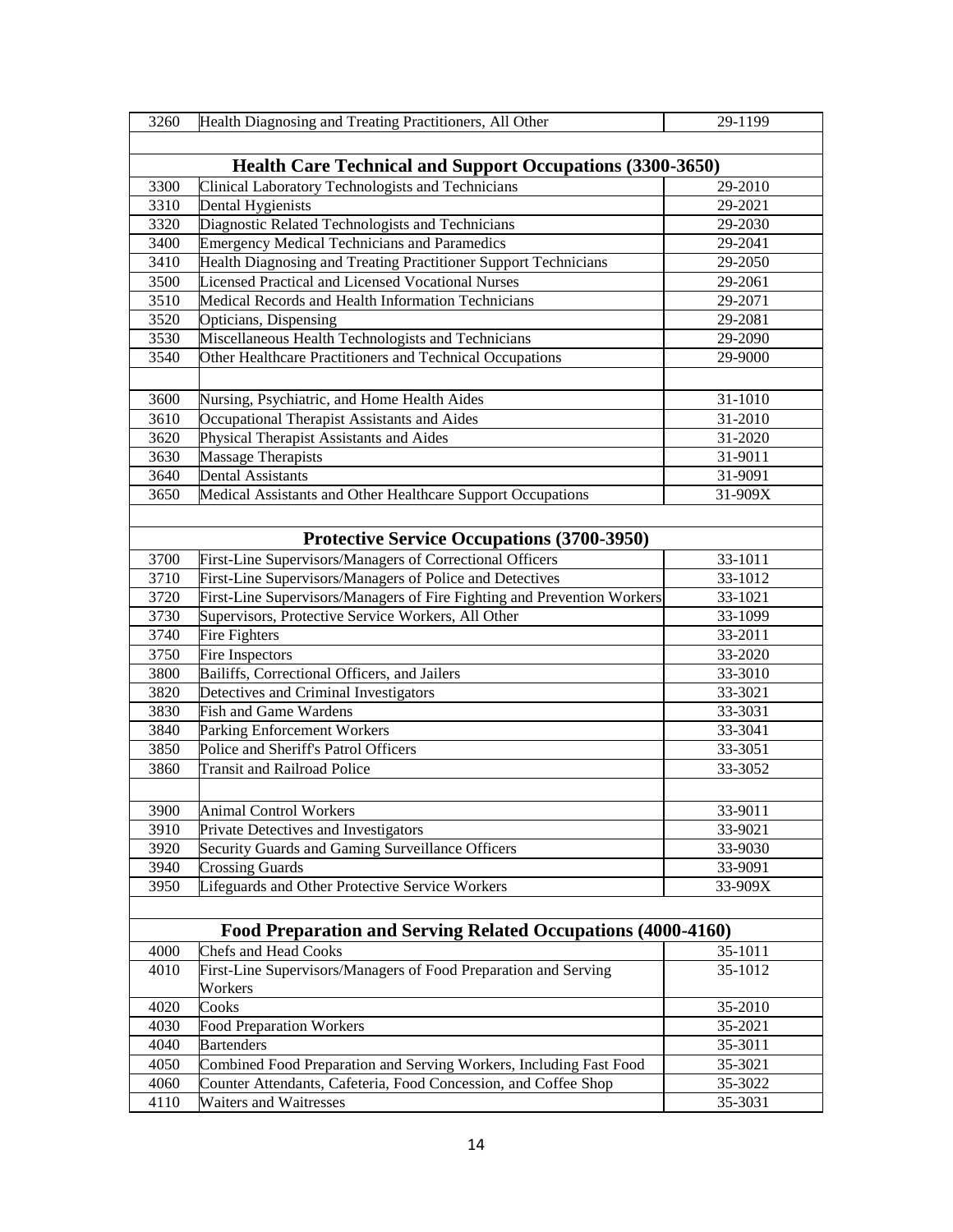| 4120 | Food Servers, Nonrestaurant                                            | 35-3041          |  |
|------|------------------------------------------------------------------------|------------------|--|
| 4130 | Dining Room and Cafeteria Attendants and Bartender Helpers             | 35-9011          |  |
| 4140 | <b>Dishwashers</b>                                                     | 35-9021          |  |
| 4150 | Hosts and Hostesses, Restaurant, Lounge, and Coffee Shop               | 35-9031          |  |
| 4160 | Food Preparation and Serving Related Workers, All Other                | 35-9099          |  |
|      |                                                                        |                  |  |
|      |                                                                        |                  |  |
|      | <b>Cleaning and Building Service Occupations (4200-4250)</b>           |                  |  |
| 4200 | First-Line Supervisors/Managers of Housekeeping and Janitorial Workers | 37-1011          |  |
| 4210 | First-Line Supervisors/Managers of Landscaping, Lawn Service, and      | 37-1012          |  |
|      | Groundskeeping Workers                                                 |                  |  |
| 4220 | Janitors and Building Cleaners                                         | 37-2011, 37-2019 |  |
| 4230 | Maids and Housekeeping Cleaners                                        | 37-2012          |  |
| 4240 | Pest Control Workers                                                   | 37-2021          |  |
| 4250 | <b>Grounds Maintenance Workers</b>                                     | 37-3010          |  |
|      |                                                                        |                  |  |
|      | <b>Entertainment Attendants and Related Workers (4300-4430)</b>        |                  |  |
| 4300 | First-Line Supervisors/Managers of Gaming Workers                      | 39-1010          |  |
| 4320 | First-Line Supervisors/Managers of Personal Service Workers            | 39-1021          |  |
|      |                                                                        |                  |  |
| 4340 | <b>Animal Trainers</b>                                                 | 39-2011          |  |
| 4350 | <b>Nonfarm Animal Caretakers</b>                                       | 39-2021          |  |
| 4400 | <b>Gaming Services Workers</b>                                         | 39-3010          |  |
| 4410 | <b>Motion Picture Projectionists</b>                                   | 39-3021          |  |
| 4420 | Ushers, Lobby Attendants, and Ticket Takers                            | 39-3031          |  |
| 4430 | Miscellaneous Entertainment Attendants and Related Workers             | 39-3090          |  |
|      |                                                                        |                  |  |
|      |                                                                        |                  |  |
|      |                                                                        |                  |  |
|      | <b>Funeral Related Occupations (4460)</b>                              |                  |  |
| 4460 | <b>Funeral Service Workers</b>                                         | 39-4000          |  |
|      |                                                                        |                  |  |
|      | Personal Care and Service Workers (4460-4650)                          |                  |  |
| 4500 | <b>Barbers</b>                                                         | 39-5011          |  |
| 4510 | Hairdressers, Hairstylists, and Cosmetologists                         | 39-5012          |  |
| 4520 | Miscellaneous Personal Appearance Workers                              | 39-5090          |  |
| 4530 | Baggage Porters, Bellhops, and Concierges                              | 39-6010          |  |
| 4540 | Tour and Travel Guides                                                 | 39-6020          |  |
| 4550 | <b>Transportation Attendants</b>                                       | 39-6030          |  |
|      |                                                                        |                  |  |
|      | <b>Child Care Workers</b>                                              |                  |  |
| 4600 |                                                                        | 39-9011          |  |
| 4610 | Personal and Home Care Aides                                           | 39-9021          |  |
| 4620 | <b>Recreation and Fitness Workers</b>                                  | 39-9030          |  |
| 4640 | <b>Residential Advisors</b>                                            | 39-9041          |  |
| 4650 | Personal Care and Service Workers, All Other                           | 39-9099          |  |
|      |                                                                        |                  |  |
|      | Sales and Related Workers (4700-4960)                                  |                  |  |
| 4700 | First-Line Supervisors/Managers of Retail Sales Workers                | 41-1011          |  |
| 4710 | First-Line Supervisors/Managers of Non-Retail Sales Workers            | 41-1012          |  |
| 4720 | Cashiers                                                               | 41-2010          |  |
| 4740 | <b>Counter and Rental Clerks</b>                                       | 41-2021          |  |
| 4750 | Parts Salespersons                                                     | 41-2022          |  |
| 4760 | <b>Retail Salespersons</b>                                             | 41-2031          |  |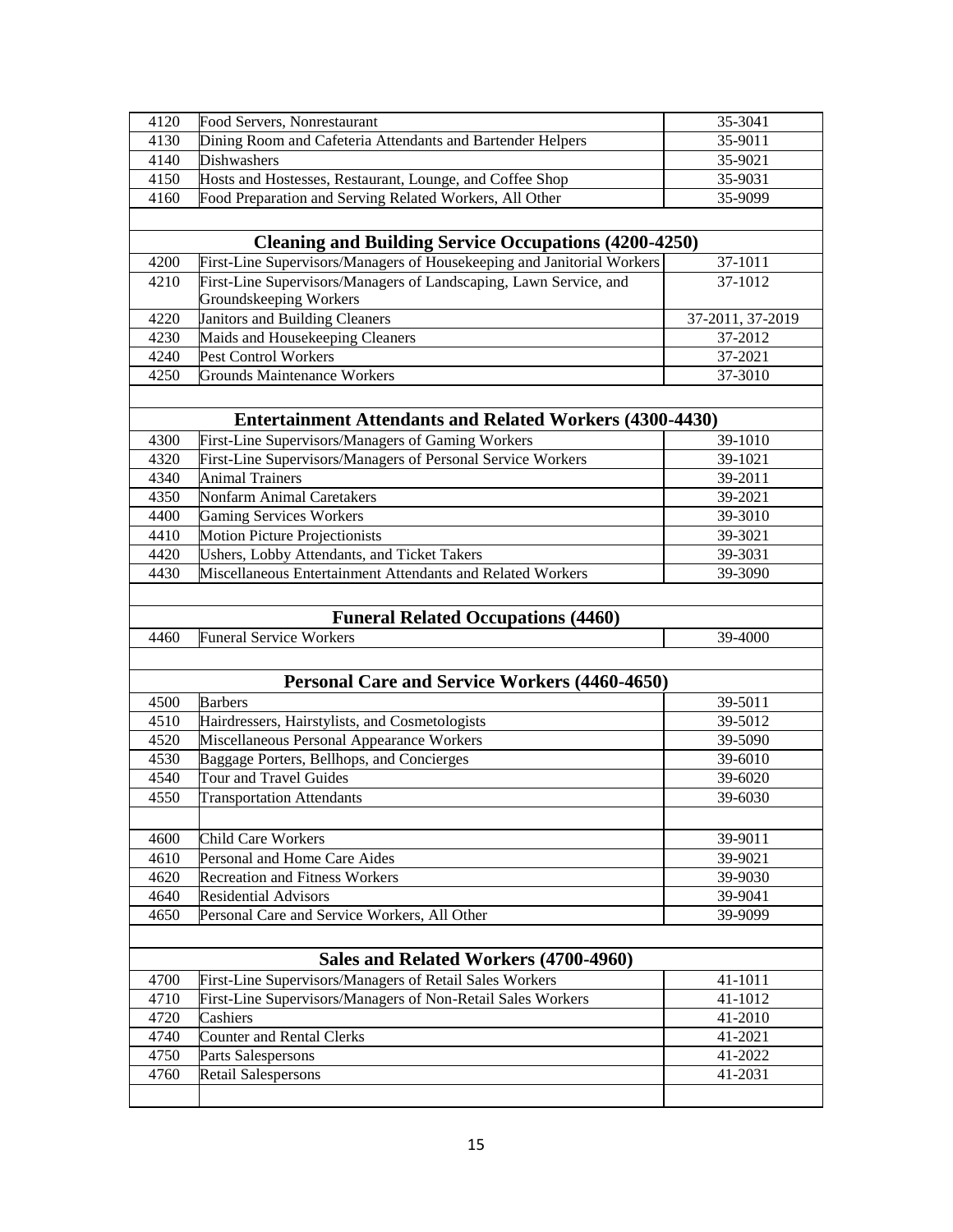| 4800              | <b>Advertising Sales Agents</b>                                      | 41-3011 |
|-------------------|----------------------------------------------------------------------|---------|
| 4810              | <b>Insurance Sales Agents</b>                                        | 41-3021 |
| 4820              | Securities, Commodities, and Financial Services Sales Agents         | 41-3031 |
| 4830              | <b>Travel Agents</b>                                                 | 41-3041 |
| 4840              | Sales Representatives, Services, All Other                           | 41-3099 |
| 4850              | Sales Representatives, Wholesale and Manufacturing                   | 41-4010 |
|                   |                                                                      |         |
| 4900              | Models, Demonstrators, and Product Promoters                         | 41-9010 |
| 4920              | Real Estate Brokers and Sales Agents                                 | 41-9020 |
| 4930              | Sales Engineers                                                      | 41-9031 |
| 4940              | Telemarketers                                                        | 41-9041 |
| 4950              | Door-To-Door Sales Workers, News and Street Vendors, and Related     | 41-9091 |
|                   | Workers                                                              |         |
| 4960              | Sales and Related Workers, All Other                                 | 41-9099 |
|                   |                                                                      |         |
|                   | Office and Administrative Support Workers (5000-5930)                |         |
| 5000              | First-Line Supervisors/Managers of Office and Administrative Support | 43-1011 |
|                   | Workers                                                              |         |
| 5010              | Switchboard Operators, Including Answering Service                   | 43-2011 |
| $\overline{5020}$ | <b>Telephone Operators</b>                                           | 43-2021 |
| 5030              | Communications Equipment Operators, All Other                        | 43-2099 |
|                   |                                                                      |         |
| 5100              | <b>Bill and Account Collectors</b>                                   | 43-3011 |
| 5110              | Billing and Posting Clerks and Machine Operators                     | 43-3021 |
| 5120              | Bookkeeping, Accounting, and Auditing Clerks                         | 43-3031 |
| 5130              | <b>Gaming Cage Workers</b>                                           | 43-3041 |
| 5140              | Payroll and Timekeeping Clerks                                       | 43-3051 |
| 5150              | <b>Procurement Clerks</b>                                            | 43-3061 |
| 5160              | Tellers                                                              | 43-3071 |
| 5200              | <b>Brokerage Clerks</b>                                              | 43-4011 |
| 5210              | Correspondence Clerks                                                | 43-4021 |
| 5220              | Court, Municipal, and License Clerks                                 | 43-4031 |
| 5230              | Credit Authorizers, Checkers, and Clerks                             | 43-4041 |
| 5240              | <b>Customer Service Representatives</b>                              | 43-4051 |
| $\overline{5}250$ | Eligibility Interviewers, Government Programs                        | 43-4061 |
| 5260              | <b>File Clerks</b>                                                   | 43-4071 |
| 5300              | Hotel, Motel, and Resort Desk Clerks                                 | 43-4081 |
| 5310              | Interviewers, Except Eligibility and Loan                            | 43-4111 |
| 5320              | Library Assistants, Clerical                                         | 43-4121 |
| 5330              | Loan Interviewers and Clerks                                         | 43-4131 |
| 5340              | <b>New Accounts Clerks</b>                                           | 43-4141 |
| 5350              | <b>Order Clerks</b>                                                  | 43-4151 |
| 5360              | Human Resources Assistants, Except Payroll and Timekeeping           | 43-4161 |
| 5400              | Receptionists and Information Clerks                                 | 43-4171 |
| 5410              | Reservation and Transportation Ticket Agents and Travel Clerks       | 43-4181 |
| 5420              | Information and Record Clerks, All Other                             | 43-4199 |
| 5500              | Cargo and Freight Agents                                             | 43-5011 |
| 5510              | <b>Couriers and Messengers</b>                                       | 43-5021 |
| 5520              | Dispatchers                                                          | 43-5030 |
| 5530              | Meter Readers, Utilities                                             | 43-5041 |
| 5540              | <b>Postal Service Clerks</b>                                         | 43-5051 |
| 5550              | Postal Service Mail Carriers                                         | 43-5052 |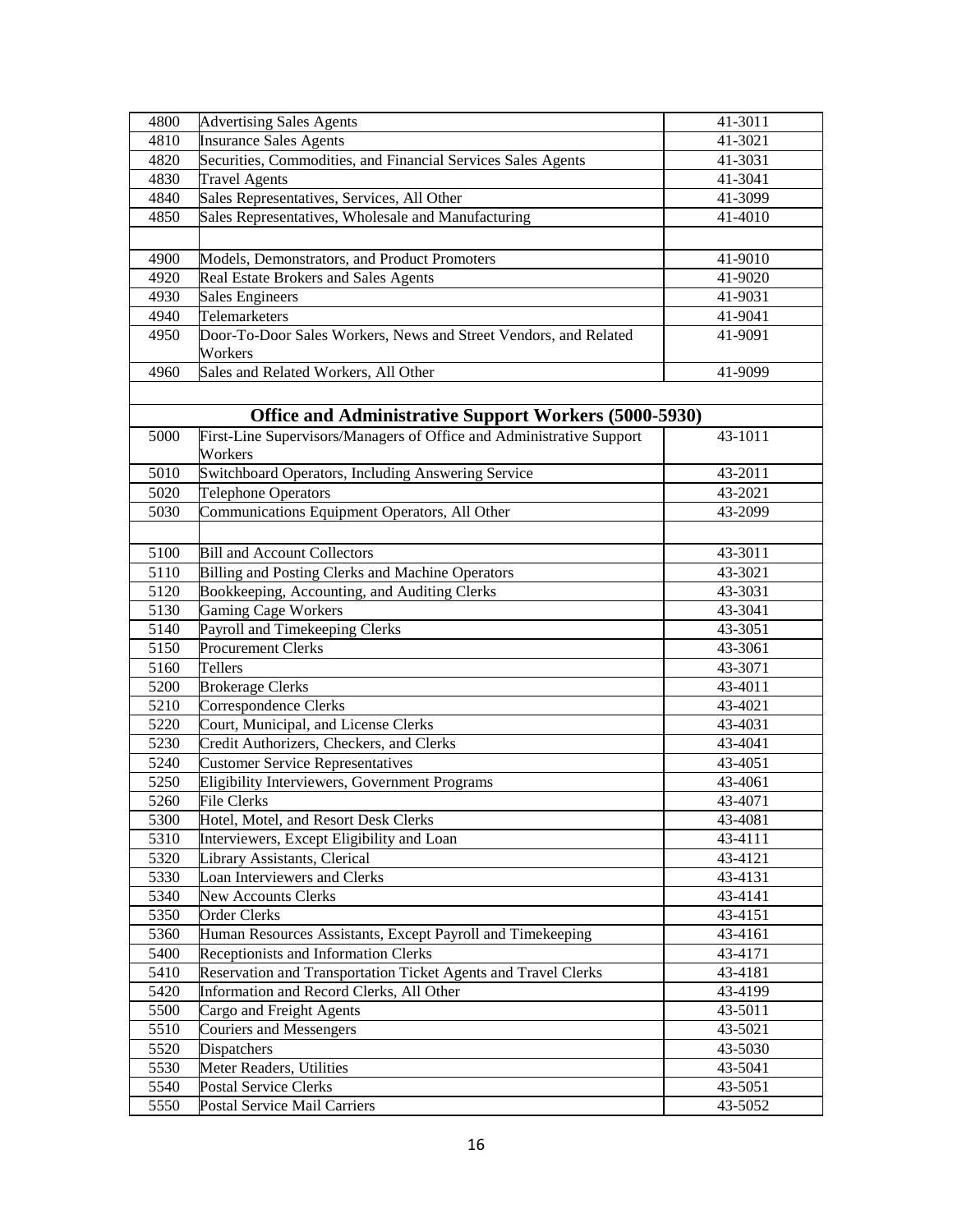| 5560 | Postal Service Mail Sorters, Processors, and Processing Machine      | 43-5053          |
|------|----------------------------------------------------------------------|------------------|
|      | Operators                                                            |                  |
|      |                                                                      |                  |
| 5600 | Production, Planning, and Expediting Clerks                          | 43-5061          |
| 5610 | Shipping, Receiving, and Traffic Clerks                              | 43-5071          |
| 5620 | <b>Stock Clerks and Order Fillers</b>                                | 43-5081          |
| 5630 | Weighers, Measurers, Checkers, and Samplers, Recordkeeping           | 43-5111          |
| 5700 | Secretaries and Administrative Assistants                            | 43-6010          |
| 5800 | <b>Computer Operators</b>                                            | 43-9011          |
| 5810 | Data Entry Keyers                                                    | 43-9021          |
| 5820 | Word Processors and Typists                                          | 43-9022          |
| 5830 | <b>Desktop Publishers</b>                                            | 43-9031          |
| 5840 | Insurance Claims and Policy Processing Clerks                        | 43-9041          |
| 5850 | Mail Clerks and Mail Machine Operators, Except Postal Service        | 43-9051          |
| 5860 | Office Clerks, General                                               | 43-9061          |
| 5900 | Office Machine Operators, Except Computer                            | 43-9071          |
| 5910 | Proofreaders and Copy Markers                                        | 43-9081          |
| 5920 | <b>Statistical Assistants</b>                                        | 43-9111          |
|      |                                                                      |                  |
| 5930 | Office and Administrative Support Workers, All Other                 | 43-9199          |
|      |                                                                      |                  |
|      | Farming, Fishing, and Forestry Occupations (6000-6130)               |                  |
| 6000 | First-Line Supervisors/Managers/Contractors of Farming, Fishing, and | 45-1010          |
|      | <b>Forestry Workers</b>                                              |                  |
| 6010 | <b>Agricultural Inspectors</b>                                       | 45-2011          |
| 6020 | <b>Animal Breeders</b>                                               | 45-2021          |
| 6040 | Graders and Sorters, Agricultural Products                           | 45-2041          |
| 6050 | Other Agricultural Workers                                           | 45-2090, 45-9099 |
|      |                                                                      |                  |
| 6100 | <b>Fishers and Related Fishing Workers</b>                           | 45-3011          |
| 6110 | <b>Hunters and Trappers</b>                                          | 45-3021          |
| 6120 | <b>Forest and Conservation Workers</b>                               | 45-4011          |
| 6130 | Logging Workers                                                      | 45-4020          |
|      |                                                                      |                  |
|      | <b>Construction Trades and Extraction Workers (6200-6940)</b>        |                  |
| 6200 | First-Line Supervisor/Managers of Construction Trades and Extraction | 47-1011          |
|      | Workers                                                              |                  |
| 6210 | <b>Boilermakers</b>                                                  | 47-2011          |
| 6220 | Brickmasons, Blockmasons, and Stonemasons                            | 47-2020          |
| 6230 | Carpenters                                                           | 47-2031          |
| 6240 | Carpet, Floor, and Tile Installers and Finishers                     | 47-2040          |
| 6250 | Cement Masons, Concrete Finishers, and Terrazzo Workers              | 47-2050          |
| 6260 | <b>Construction Laborers</b>                                         | 47-2061          |
| 6300 | Paving, Surfacing, and Tamping Equipment Operations                  | 47-2071          |
| 6310 | <b>Pile-Driver Operators</b>                                         | 47-2072          |
| 6320 | Operating Engineers and Other Construction Equipment Operators       | 47-2073          |
| 6330 | Drywall Installers, Ceiling Tile Installers, and Tapers              | 47-2080          |
| 6350 | Electricians                                                         | 47-2111          |
| 6360 | Glaziers                                                             | 47-2121          |
| 6400 | <b>Insulation Workers</b>                                            | 47-2130          |
| 6420 | Painters, Construction and Maintenance                               | 47-2141          |
|      |                                                                      |                  |
| 6430 | Paperhangers                                                         | 47-2142          |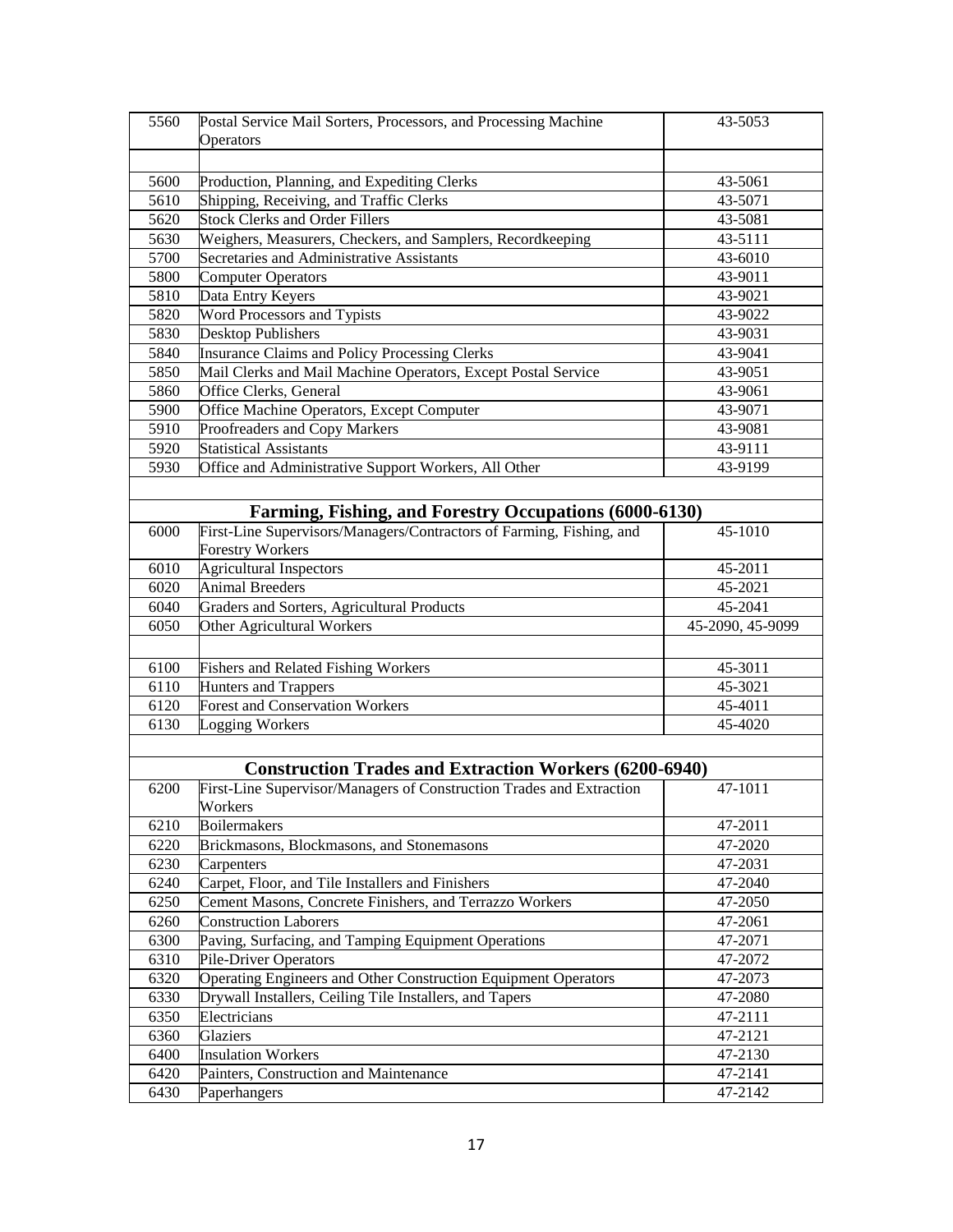| 6440         | Pipelayers, Plumbers, Pipefitters, and Steamfitters                       | 47-2150            |
|--------------|---------------------------------------------------------------------------|--------------------|
| 6460         | Plasterers and Stucco Masons                                              | 47-2161            |
| 6500         | Reinforcing Iron and Rebar Workers                                        | 47-2171            |
| 6510         | Roofers                                                                   | 47-2181            |
| 6520         | Sheet Metal Workers                                                       | 47-2211            |
| 6530         | <b>Structural Iron and Steel Workers</b>                                  | 47-2221            |
| 6600         | Helpers, Construction Trades                                              | 47-3010            |
| 6660         | <b>Construction and Building Inspectors</b>                               | 47-4011            |
| 6700         | <b>Elevator Installers and Repairers</b>                                  | 47-4021            |
| 6710         | <b>Fence Erectors</b>                                                     | 47-4031            |
| 6720         | Hazardous Materials Removal Workers                                       | 47-4041            |
| 6730         | Highway Maintenance Workers                                               | 47-4051            |
| 6740         | Rail-Track Laying and Maintenance Equipment Operators                     | 47-4061            |
| 6750         | Septic Tank Servicers and Sewer Pipe Cleaners                             | 47-4071            |
| 6760         | Miscellaneous Constructions and Related Workers                           | 47-4090            |
| 6800         | Derrick, Rotary Drill, and Service Unit Operators, Oil, Gas, and Mining   | 47-5010            |
| 6820         | Earth Drillers, Except Oil and Gas                                        | 47-5021            |
| 6830         | Explosives Workers, Ordnance Handling Experts, and Blasters               | 47-5031            |
| 6840         | <b>Mining Machine Operators</b>                                           | 47-5040            |
| 6910         | Roof Bolters, Mining                                                      | 47-5061            |
| 6920         | Roustabouts, Oil and Gas                                                  | 47-5071            |
| 6930         | Helpers - Extraction Workers                                              | 47-5081            |
| 6940         | <b>Other Extraction Workers</b>                                           | 47-50XX            |
|              |                                                                           |                    |
|              |                                                                           |                    |
|              | <b>Installation, Maintenance, and Repair's Workers (7000-7620)</b>        |                    |
| 7000         | First-Line Supervisors/Managers of Mechanics, Installers, and Repairers   | 49-1011            |
| 7010         | Computer, Automated Teller, and Office Machine Repairers                  | 49-2011            |
| 7020         | Radio and Telecommunications Equipment Installers and Repairers           | 49-2020            |
| 7030         | <b>Avionics Technicians</b>                                               | 49-2091            |
| 7040         | Electric Motor, Power Tool, and Related Repairers                         | 49-2092            |
| 7050         | Electrical and Electronics Installers and Repairers, Transportation       | 49-2093            |
|              | Equipment                                                                 |                    |
| 7100         | Electrical and Electronics Repairers, Industrial and Utility              | 49-2094, 49-2095   |
| 7110         | Electronic Equipment Installers and Repairers, Motor Vehicles             | 49-2096            |
| 7120         | Electronic Home Entertainment Equipment Installers and Repairers          | 49-2097            |
| 7130         | Security and Fire Alarm Systems Installers                                | 49-2098            |
| 7140         | Aircraft Mechanics and Service Technicians                                | 49-3011            |
| 7150         | <b>Automotive Body and Related Repairers</b>                              | 49-3021            |
| 7160         | <b>Automotive Glass Installers and Repairers</b>                          | 49-3022            |
| 7200         | Automotive Service Technicians and Mechanics                              | 49-3023            |
| 7210         | Bus and Truck Mechanics and Diesel Engine Specialists                     | 49-3031            |
| 7220         | Heavy Vehicle and Mobile Equipment Service Technicians and                | 49-3040            |
|              | Mechanics                                                                 |                    |
| 7240         | <b>Small Engine Mechanics</b>                                             | 49-3050            |
| 7260         | Miscellaneous Vehicle and Mobile Equipment Mechanics, Installers, and     | 49-3090            |
|              | Repairers                                                                 |                    |
| 7300         |                                                                           |                    |
|              | Control and Valve Installers and Repairers                                | 49-9010            |
| 7310         | Heating, Air Conditioning, and Refrigeration Mechanics and Installers     | 49-9021            |
| 7320         | Home Appliance Repairers                                                  | 49-9031            |
| 7330         | Industrial and Refractory Machinery Mechanics                             | 49-9041, 49-9045   |
| 7340<br>7350 | Maintenance and Repair Workers, General<br>Maintenance Workers, Machinery | 49-9042<br>49-9043 |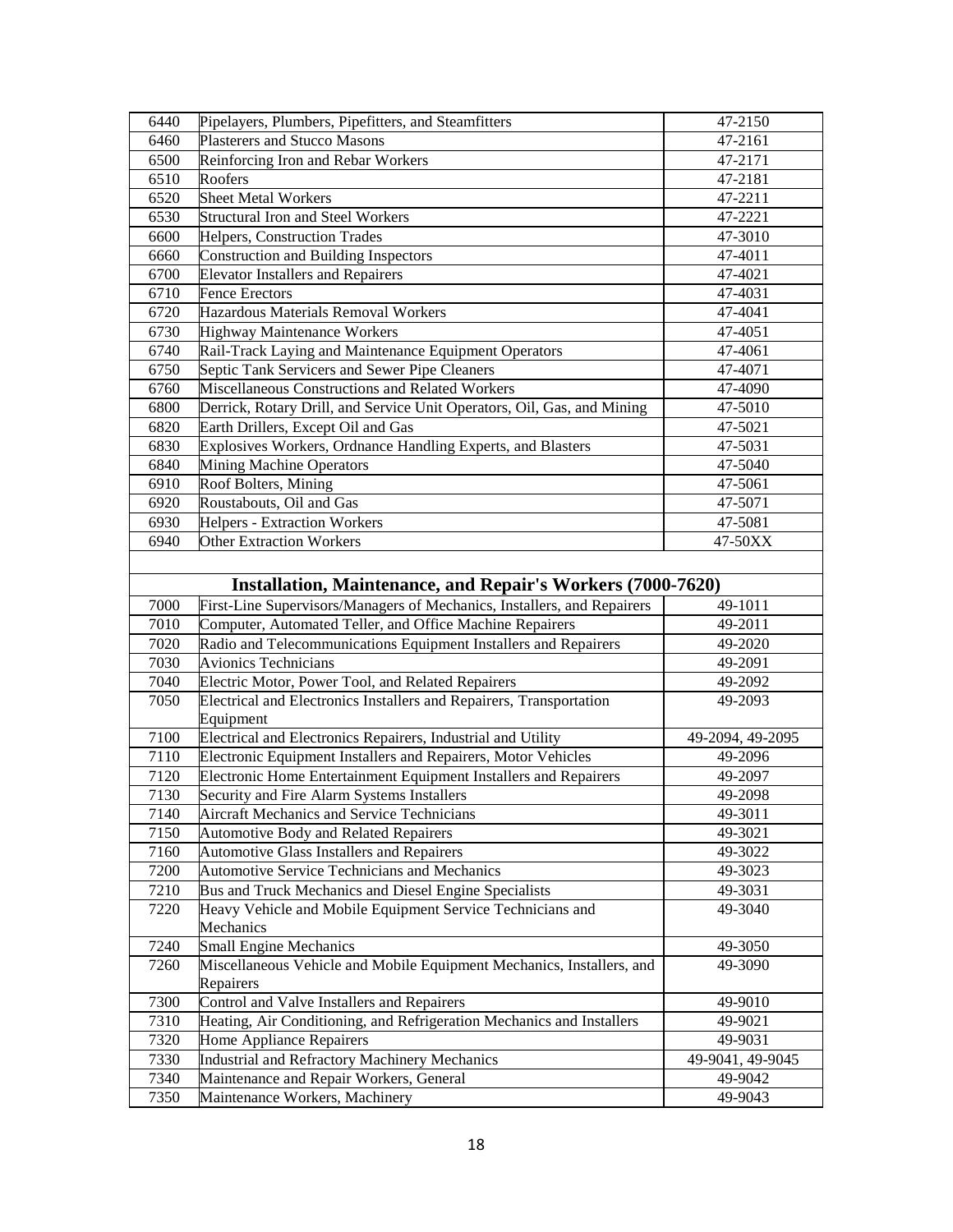| 7360 | Millwrights                                                                                | 49-9044 |
|------|--------------------------------------------------------------------------------------------|---------|
| 7410 | Electrical Power-Line Installers and Repairers                                             | 49-9051 |
| 7420 | Telecommunications Line Installers and Repairers                                           | 49-9052 |
| 7430 | Precision Instrument and Equipment Repairers                                               | 49-9060 |
| 7510 | Coin, Vending, and Amusement Machine Servicers and Repairers                               | 49-9091 |
| 7520 | <b>Commercial Divers</b>                                                                   | 49-9092 |
| 7540 | <b>Locksmiths and Safe Repairers</b>                                                       | 49-9094 |
| 7550 | Manufactured Building and Mobile Home Installers                                           | 49-9095 |
| 7560 | <b>Riggers</b>                                                                             | 49-9096 |
| 7600 | Signal and Track Switch Repairers                                                          | 49-9097 |
| 7610 | Helpers - Installation, Maintenance, and Repair Workers                                    | 49-9098 |
| 7620 | Other Installation, Maintenance, and Repair Workers                                        | 49-909X |
|      |                                                                                            |         |
|      |                                                                                            |         |
|      | <b>Production and Operating Workers (7700-7750)</b>                                        |         |
| 7700 | First-Line Supervisors/Managers of Production and Operating Workers                        | 51-1011 |
| 7710 | Aircraft Structure, Surfaces, Rigging, and Systems Assemblers                              | 51-2011 |
| 7720 | Electrical, Electronics, and Electromechanical Assemblers                                  | 51-2020 |
| 7730 | <b>Engine and Other Machine Assemblers</b>                                                 | 51-2031 |
| 7740 | <b>Structural Metal Fabricators and Fitters</b>                                            | 51-2041 |
| 7750 | Miscellaneous Assemblers and Fabricators                                                   | 51-2090 |
|      |                                                                                            |         |
|      | Food Preparation Occupations (7800-7850)                                                   |         |
| 7800 | <b>Bakers</b>                                                                              | 51-3011 |
|      |                                                                                            |         |
| 7810 | Butchers and Other Meat, Poultry, and Fish Processing Workers                              | 51-3020 |
| 7830 | Food and Tobacco Roasting, Baking, and Drying Machine Operators and<br>Tenders             | 51-3091 |
| 7840 | <b>Food Batchmakers</b>                                                                    | 51-3092 |
| 7850 | Food Cooking Machine Operators and Tenders                                                 | 51-3093 |
|      |                                                                                            |         |
|      | Setter, Operators, and Tenders (7900-8960)                                                 |         |
| 7900 | Computer Control Programmers and Operators                                                 | 51-4010 |
|      |                                                                                            |         |
|      |                                                                                            |         |
| 7920 | Extruding and Drawing Machine Setters, Operators, and Tenders, Metal<br>and Plastic        | 51-4021 |
| 7930 | Forging Machine Setters, Operators, and Tenders, Metal and Plastic                         | 51-4022 |
| 7940 | Rolling Machine Setters, Operators, and Tenders, Metal and Plastic                         | 51-4023 |
| 7950 | Cutting, Punching, and Press Machine Setters, Operators, and Tenders,<br>Metal and Plastic | 51-4031 |
| 7960 | Drilling and Boring Machine Tool Setters, Operators, and Tenders, Metal                    | 51-4032 |
|      | and Plastic                                                                                |         |
| 8000 | Grinding, Lapping, Polishing, and Buffing Machine Tool Setters,                            | 51-4033 |
|      | Operators, and Tenders, Metal and Plastic                                                  |         |
| 8010 | Lathe and Turning Machine Tool Setters, Operators and Tenders, Metal                       | 51-4034 |
|      | and Plastic                                                                                |         |
| 8020 | Milling and Planing Machine Setters, Operators, and Tenders, Metal and<br>Plastic          | 51-4035 |
| 8030 | Machinists                                                                                 | 51-4041 |
| 8040 | Metal Furnace and Kiln Operators and Tenders                                               | 51-4050 |
| 8060 | Model Makers and Patternmakers, Metal and Plastic                                          | 51-4060 |
| 8100 | Molders and Molding Machine Setters, Operators, and Tenders, Metal                         | 51-4070 |
|      | and Plastic                                                                                |         |
| 8120 | Multiple Machine Tool Setters, Operators, and Tenders, Metal and Plastic                   | 51-4081 |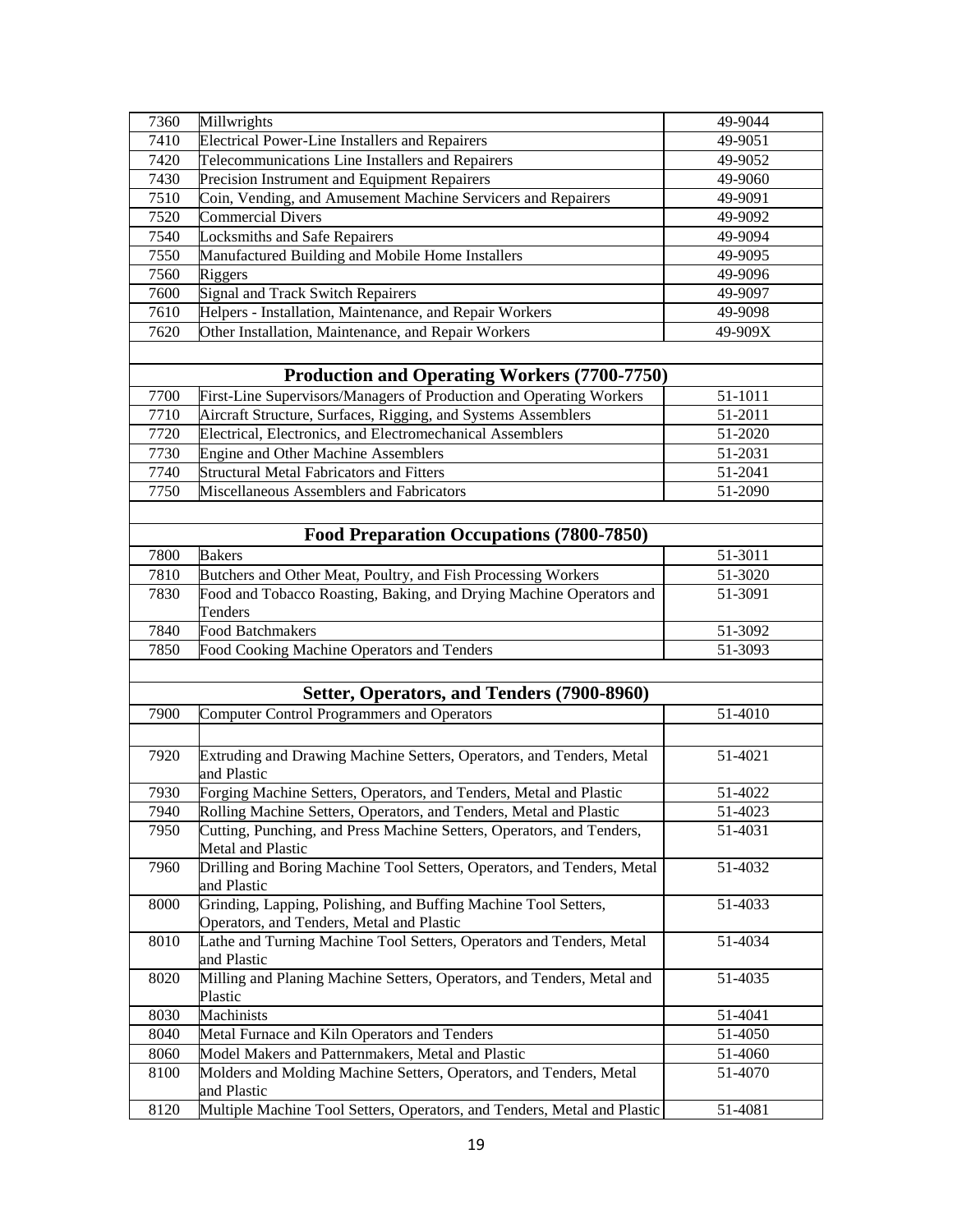| 8130 | Tool and Die Makers                                                    | 51-4111              |
|------|------------------------------------------------------------------------|----------------------|
| 8140 | Welding, Soldering, and Brazing Workers                                | 51-4120              |
| 8150 | Heat Treating Equipment Setters, Operators, and Tenders, Metal and     | 51-4191              |
|      | Plastic                                                                |                      |
| 8160 | Lay-Out Workers, Metal and Plastic                                     | 51-4192              |
| 8200 | Plating and Coating Machine Setters, Operators, and Tenders, Metal and | 51-4193              |
|      | Plastic                                                                |                      |
| 8210 | Tool Grinders, Filers, and Sharpeners                                  | $51-419\overline{4}$ |
| 8220 | Metalworkers and Plastic Workers, All Other                            | 51-4199              |
|      |                                                                        |                      |
| 8230 | Bookbinders and Bindery Workers                                        | 51-5010              |
| 8240 | <b>Job Printers</b>                                                    | 51-5021              |
| 8250 | Prepress Technicians and Workers                                       | 51-5022              |
| 8260 | <b>Printing Machine Operators</b>                                      | 51-5023              |
| 8300 | Laundry and Dry-Cleaning Workers                                       | 51-6011              |
| 8310 | Pressers, Textile, Garment, and Related Materials                      | 51-6021              |
| 8320 | Sewing Machine Operator                                                | 51-6031              |
| 8330 | Shoe and Leather Workers and Repairers                                 | 51-6041              |
| 8340 | Shoe Machine Operators and Tenders                                     | 51-6042              |
| 8350 | Tailors, Dressmakers, and Sewers                                       | 51-6050              |
| 8360 | Textile Bleaching and Dyeing Machine Operators and Tenders             | 51-6061              |
| 8400 | Textile Cutting Machine Setters, Operators, and Tenders                | 51-6062              |
| 8410 | Textile Knitting and Weaving Machine Setters, Operators, and Tenders   | 51-6063              |
| 8420 | Textile Winding, Twisting, and Drawing Out Machine Setters, Operators, | 51-6064              |
|      | and Tenders                                                            |                      |
| 8430 | Extruding and Forming Machine Setters, Operators, and Tenders,         | 51-6091              |
|      | Synthetic and Glass Fibers                                             |                      |
| 8440 | Fabric and Apparel Patternmakers                                       | 51-6092              |
| 8450 | Upholsters                                                             | 51-6093              |
| 8460 | Textile, Apparel, and Furnishings Workers, All Other                   | 51-6099              |
|      |                                                                        |                      |
|      |                                                                        |                      |
| 8500 | Cabinetmakers and Bench Carpenters<br><b>Furniture Finishers</b>       | 51-7011              |
| 8510 |                                                                        | 51-7021              |
| 8520 | Model Makers and Patternmakers, Wood                                   | 51-7030              |
| 8530 | Sawing Machine Setters, Operators, and Tenders, Wood                   | 51-7041              |
| 8540 | Woodworking Machine Setters, Operators, and Tenders, Except Sawing     | 51-7042              |
| 8550 | Woodworkers, All Other                                                 | 51-7099              |
| 8600 | <b>Power Plant Operators</b>                                           | 51-8010              |
| 8610 | <b>Stationary Engineers and Boiler Operators</b>                       | 51-8021              |
| 8620 | Water and Liquid Waste Treatment Plant and System Operators            | 51-8031              |
| 8630 | Miscellaneous Plant and System Operators                               | 51-8090              |
| 8640 | Chemical Processing Machine Setters, Operators, and Tenders            | 51-9010              |
| 8650 | Crushing, Grinding, Polishing, Mixing, and Blending Workers            | 51-9020              |
| 8710 | <b>Cutting Workers</b>                                                 | 51-9030              |
| 8720 | Extruding, Forming, Pressing, and Compacting Machine Setters,          | 51-9041              |
|      | Operators, and Tenders                                                 |                      |
| 8730 | Furnace, Kiln, Oven, Drier, and Kettle Operators and Tenders           | 51-9051              |
| 8740 | Inspectors, Testers, Sorters, Samplers, and Weighers                   | 51-9061              |
| 8750 | Jewelers and Precious Stone and Metal Workers                          | 51-9071              |
| 8760 | Medical, Dental, and Ophthalmic Laboratory Technicians                 | 51-9080              |
|      |                                                                        |                      |
| 8800 | Packaging and Filling Machine Operators and Tenders                    | 51-9111              |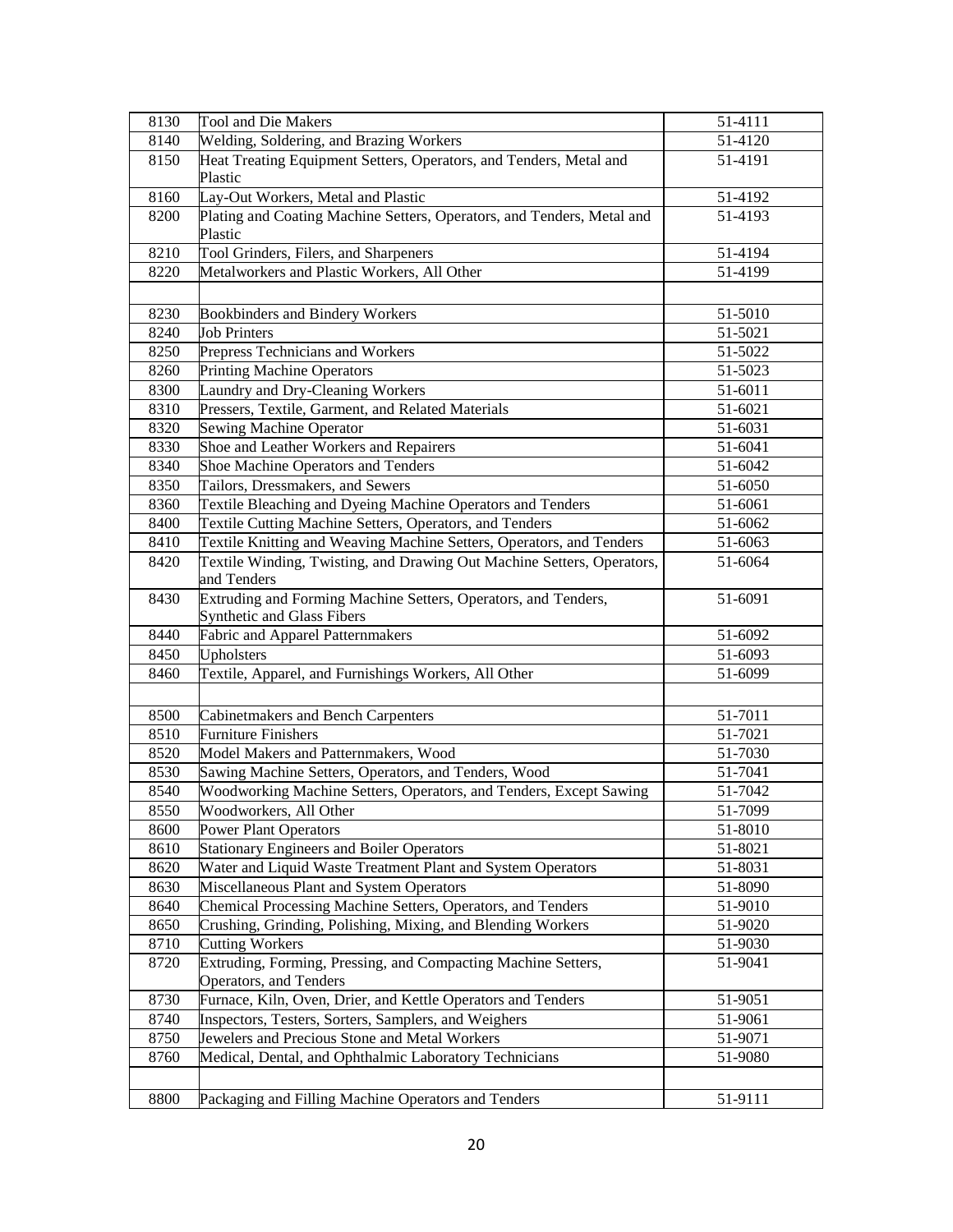| 8810 | <b>Painting Workers</b>                                               | 51-9120 |
|------|-----------------------------------------------------------------------|---------|
| 8830 | Photographic Process Workers and Processing Machine Operators         | 51-9130 |
| 8840 | <b>Semiconductor Processors</b>                                       | 51-9141 |
| 8850 | Cementing and Gluing Machine Operators and Tenders                    | 51-9191 |
| 8860 | Cleaning, Washing, and Metal Pickling Equipment Operators and Tenders | 51-9192 |
| 8900 | Cooling and Freezing Equipment Operators and Tenders                  | 51-9193 |
| 8910 | <b>Etchers</b> and Engravers                                          | 51-9194 |
| 8920 | Molders, Shapers, and Casters, Except Metal and Plastic               | 51-9195 |
| 8930 | Paper Goods Machine Setters, Operators, and Tenders                   | 51-9196 |
| 8940 | <b>Tire Builders</b>                                                  | 51-9197 |
| 8950 | <b>Helpers - Production Workers</b>                                   | 51-9198 |
| 8960 | Production Workers, All Other                                         | 51-9199 |
|      |                                                                       |         |
|      |                                                                       |         |
|      | <b>Transportation and Material Moving Workers (9000-9750)</b>         |         |
| 9000 | Supervisors, Transportation and Material Moving Workers               | 53-1000 |
|      |                                                                       |         |
| 9030 | Aircraft Pilots and Flight Engineers                                  | 53-2010 |
| 9040 | Air Traffic Controllers and Airfield Operations Specialists           | 53-2020 |
| 9110 | Ambulance Drivers and Attendants, Except Emergency Medical            | 53-3011 |
|      | Technicians                                                           |         |
| 9120 | <b>Bus Drivers</b>                                                    | 53-3020 |
| 9130 | Driver/Sales Workers and Truck Drivers                                | 53-3030 |
| 9140 | Taxi Drivers and Chauffeurs                                           | 53-3041 |
| 9150 | Motor Vehicle Operators, All Other                                    | 53-3099 |
| 9200 | Locomotive Engineers and Operators                                    | 53-4010 |
| 9230 | Railroad Brake, Signal, and Switch Operators                          | 53-4021 |
| 9240 | Railroad Conductors and Yardmasters                                   | 53-4031 |
| 9260 | Subway, Streetcar, and Other Rail Transportation Workers              | 53-30XX |
| 9300 | <b>Sailors and Marine Oilers</b>                                      | 53-5011 |
| 9310 | Ship and Boat Captains and Operators                                  | 53-5020 |
| 9330 | Ship Engineers                                                        | 53-5031 |
| 9340 | <b>Bridge and Lock Tenders</b>                                        | 53-6011 |
| 9350 | <b>Parking Lot Attendants</b>                                         | 53-6021 |
| 9360 | Service Station Attendants                                            | 53-6031 |
| 9410 | <b>Transportation Inspectors</b>                                      | 53-6051 |
| 9420 | <b>Other Transportation Workers</b>                                   | 53-60XX |
|      |                                                                       |         |
| 9500 | <b>Conveyor Operators and Tenders</b>                                 | 53-7011 |
| 9510 | <b>Crane and Tower Operators</b>                                      | 53-7021 |
| 9520 | Dredge, Excavating, and Loading Machine Operators                     | 53-7030 |
| 9560 | <b>Hoist and Winch Operators</b>                                      | 53-7041 |
| 9600 | Industrial Truck and Tractor Operators                                | 53-7051 |
| 9610 | <b>Cleaners of Vehicles and Equipment</b>                             | 53-7061 |
| 9620 | Laborers and Freight, Stock, and Material Movers, Hand                | 53-7062 |
| 9630 | Machine Feeders and Offbearers                                        | 53-7063 |
| 9640 | Packers and Packagers, Hand                                           | 53-7064 |
| 9650 | Pumping Station Operators                                             | 53-7070 |
| 9720 | Refuse and Recyclable Material Collectors                             | 53-7081 |
| 9730 | Shuttle Car Operators                                                 | 53-7111 |
| 9740 | Tank Car, Truck, and Ship Loaders                                     | 53-7121 |
| 9750 |                                                                       | 53-7199 |
|      | Material Moving Workers, All Other                                    |         |